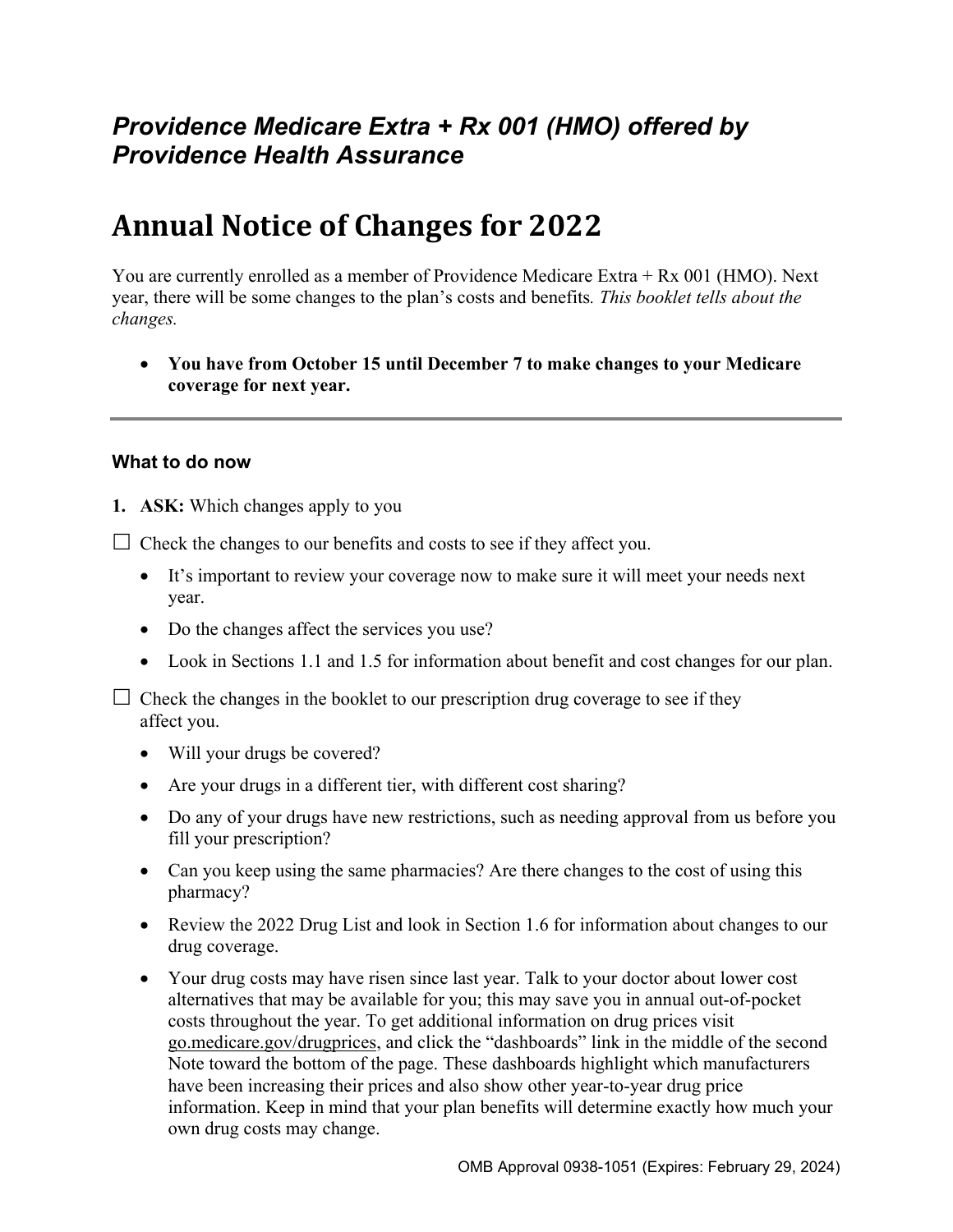$\Box$  Check to see if your doctors and other providers will be in our network next year.

- Are your doctors, including specialists you see regularly, in our network?
- What about the hospitals or other providers you use?
- Look in Sections 1.3 and 1.4 for information about our *Provider and Pharmacy Directory*.
- $\Box$  Think about your overall health care costs.
	- How much will you spend out-of-pocket for the services and prescription drugs you use regularly?
	- How much will you spend on your premium and deductibles?
	- How do your total plan costs compare to other Medicare coverage options?
- $\Box$  Think about whether you are happy with our plan.
- **2. COMPARE:** Learn about other plan choices

 $\Box$  Check coverage and costs of plans in your area.

- Use the personalized search feature on the Medicare Plan Finder at [www.medicare.gov/plan-compare](http://www.medicare.gov/plan-compare) website.
- Review the list in the back of your *Medicare & You 2022* handbook.
- Look in Section 3.2 to learn more about your choices.

 $\Box$  Once you narrow your choice to a preferred plan, confirm your costs and coverage on the plan's website.

#### **3. CHOOSE:** Decide whether you want to change your plan

- If you don't join another plan by December 7, 2021, you will be enrolled in Providence Medicare Extra + Rx 001 (HMO).
- To change to a **different plan** that may better meet your needs, you can switch plans between October 15 and December 7.
- **4. ENROLL:** To change plans, join a plan between **October 15** and **December 7, 2021** 
	- If you don't join another plan by **December 7, 2021**, you will be enrolled in Providence Medicare Extra + Rx 001 (HMO).
	- If you join another plan by **December 7, 2021**, your new coverage will start on **January 1, 2022.** You will be automatically disenrolled from your current plan.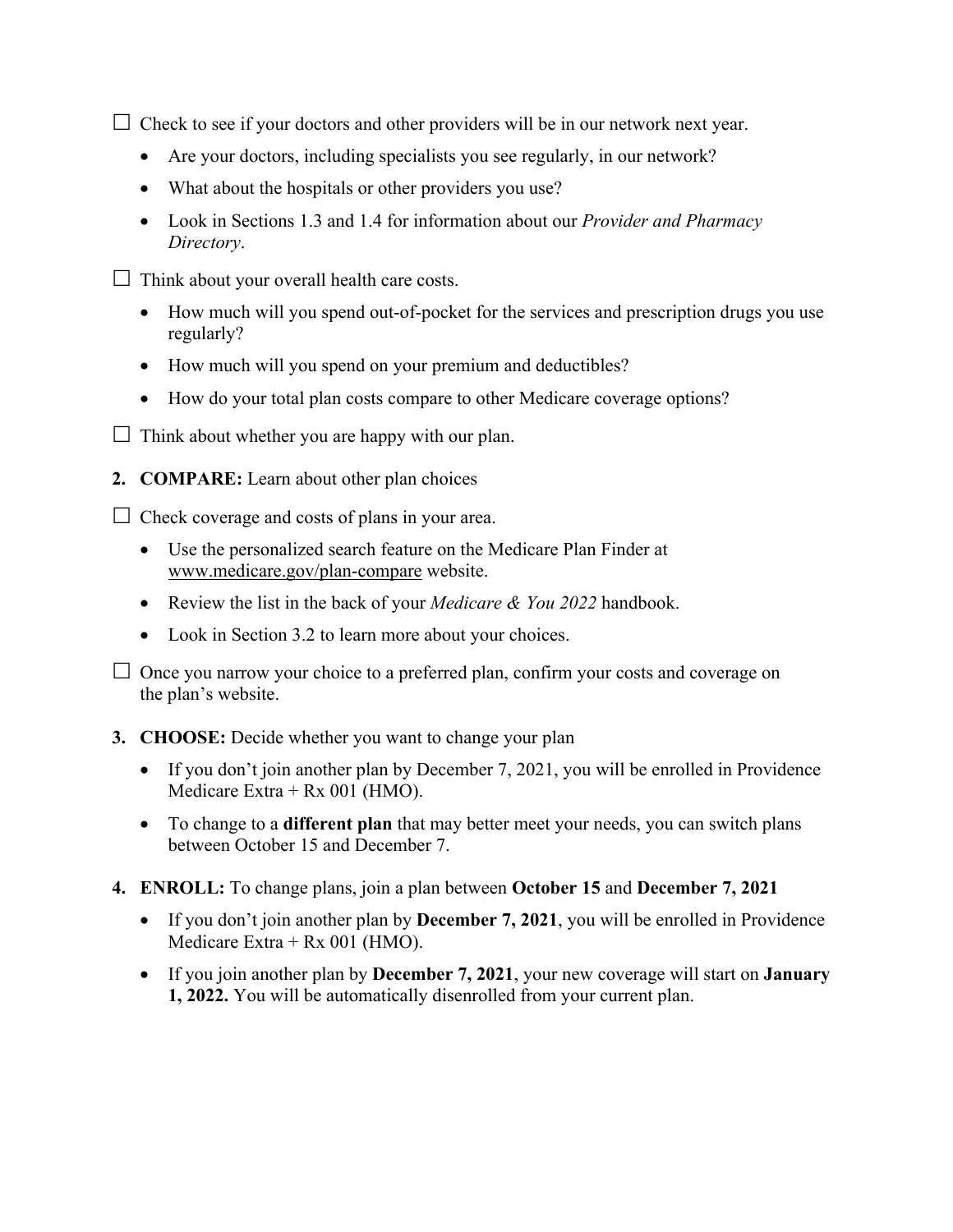#### **Additional Resources**

- Please contact our Customer Service number at 503-574-8000 or 1-800-603-2340 for additional information. (TTY users should call 711.) Hours are 8 a.m. to 8 p.m. (Pacific Time), seven days a week.
- This information is available in a different format, including large print and braille.
- **Coverage under this Plan qualifies as Qualifying Health Coverage (QHC)** and satisfies the Patient Protection and Affordable Care Act's (ACA) individual shared responsibility requirement. Please visit the Internal Revenue Service (IRS) website at [www.irs.gov/Affordable-Care-Act/Individuals-and-Families](http://www.irs.gov/Affordable-Care-Act/Individuals-and-Families) for more information.

#### **About Providence Medicare Extra + Rx 001 (HMO)**

- Providence Medicare Advantage Plans is an HMO, HMO-POS and HMO SNP with Medicare and Oregon Health Plan contracts. Enrollment in Providence Medicare Advantage Plans depends on contract renewal.
- When this booklet says "we," "us," or "our," it means Providence Health Assurance. When it says "plan" or "our plan," it means Providence Medicare Extra  $+ Rx 001$ (HMO).

H9047\_2022ANOC05A\_M File & Use 09052021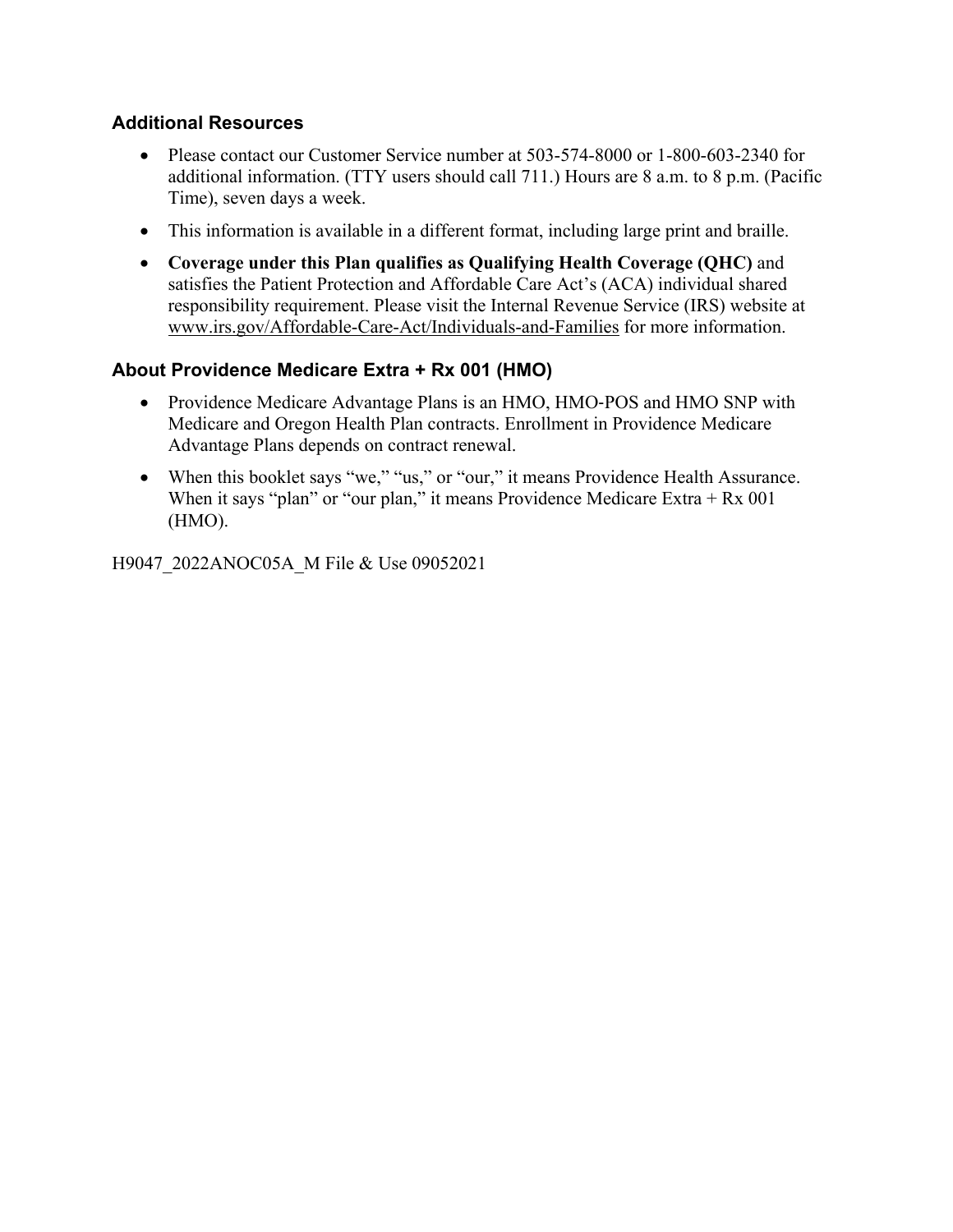### <span id="page-3-0"></span>**Summary of Important Costs for 2022**

The table below compares the 2021 costs and 2022 costs for Providence Medicare Extra + Rx 001 (HMO) in several important areas. **Please note this is only a summary of changes**. A copy of the *Evidence of Coverage* is located on our website at [www.ProvidenceHealthAssurance.com](http://www.ProvidenceHealthAssurance.com). You may also call Customer Service to ask us to mail you an *Evidence of Coverage*.

| Cost                                                                                                                                                                                                                                                                                                                                                          | 2021 (this year)                                                                                                                                                                                          | 2022 (next year)                                                                                                                                                                                          |
|---------------------------------------------------------------------------------------------------------------------------------------------------------------------------------------------------------------------------------------------------------------------------------------------------------------------------------------------------------------|-----------------------------------------------------------------------------------------------------------------------------------------------------------------------------------------------------------|-----------------------------------------------------------------------------------------------------------------------------------------------------------------------------------------------------------|
| Monthly plan premium*<br>* Your premium may be higher or<br>lower than this amount. See<br>Section 1.1 for details.                                                                                                                                                                                                                                           | \$173                                                                                                                                                                                                     | \$173                                                                                                                                                                                                     |
| Maximum out-of-pocket amount<br>This is the most you will pay<br>out-of-pocket for your covered<br>services.<br>(See Section 1.2 for details.)                                                                                                                                                                                                                | \$3,400                                                                                                                                                                                                   | \$3,400                                                                                                                                                                                                   |
| <b>Doctor office visits</b>                                                                                                                                                                                                                                                                                                                                   | Primary care visits:<br>There is no coinsurance,<br>copayment, or deductible<br>per visit<br>Specialist visits:<br>\$20 copayment per visit                                                               | Primary care visits:<br>There is no coinsurance,<br>copayment, or deductible<br>per visit<br>Specialist visits:<br>\$20 copayment per visit                                                               |
| <b>Inpatient hospital stays</b><br>Includes inpatient acute, inpatient<br>rehabilitation, long-term care<br>hospitals and other types of<br>inpatient hospital services.<br>Inpatient hospital care starts the<br>day you are formally admitted to<br>the hospital with a doctor's order.<br>The day before you are discharged<br>is your last inpatient day. | \$250 copayment each day<br>for days 1-5 per<br>admission and there is no<br>coinsurance, copayment,<br>or deductible each day for<br>day 6 and beyond for<br>Medicare-covered<br>inpatient hospital care | \$250 copayment each day<br>for days 1-5 per<br>admission and there is no<br>coinsurance, copayment,<br>or deductible each day for<br>day 6 and beyond for<br>Medicare-covered<br>inpatient hospital care |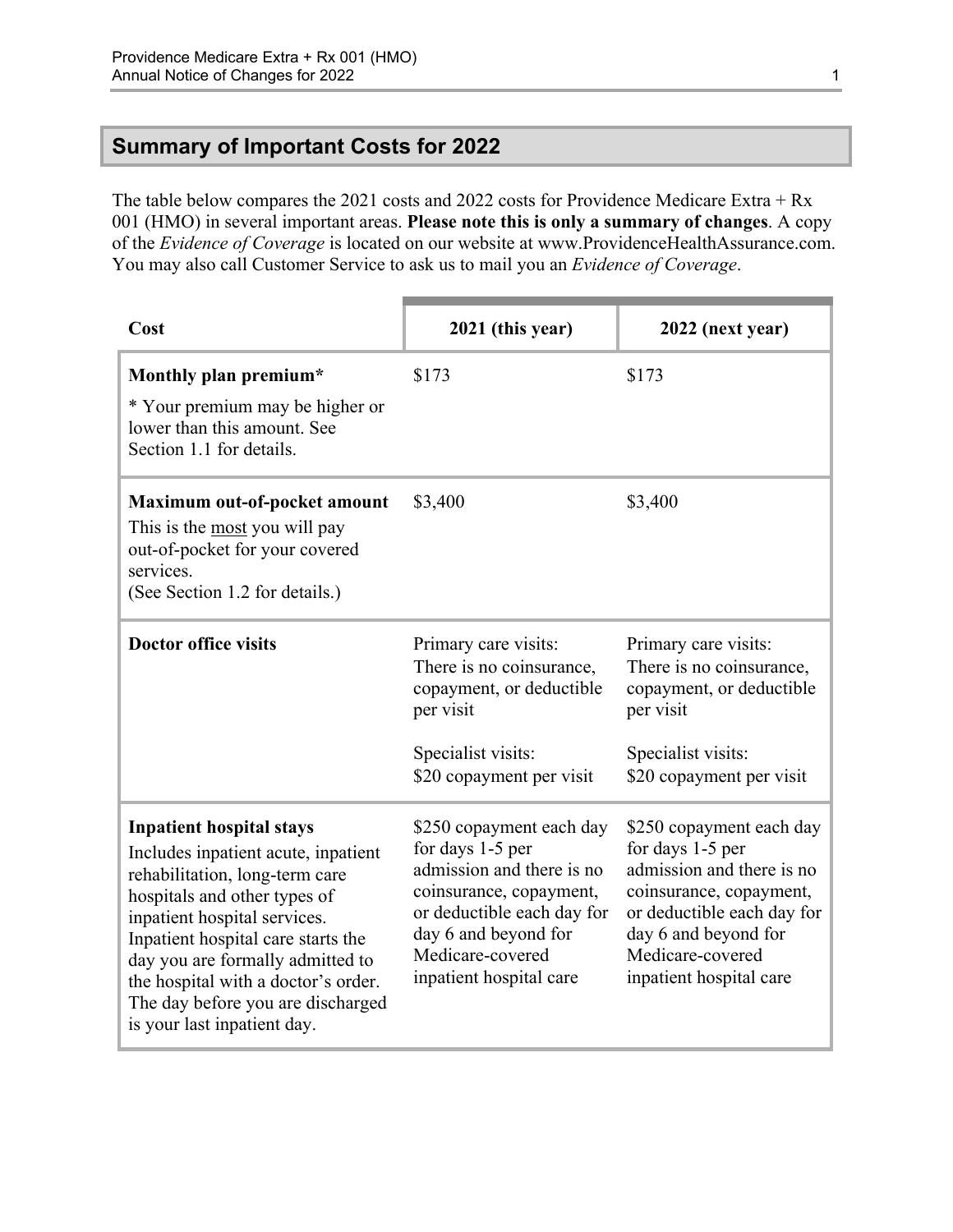| Cost                                 | 2021 (this year)                                                                                                                              | 2022 (next year)                                                                                                                              |
|--------------------------------------|-----------------------------------------------------------------------------------------------------------------------------------------------|-----------------------------------------------------------------------------------------------------------------------------------------------|
| Part D prescription drug<br>coverage | Deductible: \$0                                                                                                                               | Deductible: \$0                                                                                                                               |
| (See Section 1.6 for details.)       | Copayment/Coinsurance<br>during the Initial<br>Coverage Stage:                                                                                | Copayment/Coinsurance<br>during the Initial<br>Coverage Stage:                                                                                |
|                                      | Drug Tier 1: \$0 per<br>prescription at a<br>preferred network<br>pharmacy or \$12 per<br>prescription at a<br>network pharmacy               | Drug Tier 1: \$0 per<br>$\bullet$<br>prescription at a<br>preferred network<br>pharmacy or \$12 per<br>prescription at a<br>network pharmacy  |
|                                      | Drug Tier 2: \$10 per<br>٠<br>prescription at a<br>preferred network<br>pharmacy or \$20 per<br>prescription at a<br>network pharmacy         | Drug Tier 2: \$10 per<br>$\bullet$<br>prescription at a<br>preferred network<br>pharmacy or \$20 per<br>prescription at a<br>network pharmacy |
|                                      | Drug Tier 3: \$45 per<br>$\bullet$<br>prescription at a<br>preferred network<br>pharmacy or \$47 per<br>prescription at a<br>network pharmacy | Drug Tier 3: \$45 per<br>prescription at a<br>preferred network<br>pharmacy or \$47 per<br>prescription at a<br>network pharmacy              |
|                                      | Drug Tier 4: \$90 per<br>prescription at a<br>preferred network<br>pharmacy or \$100 per<br>prescription at a<br>network pharmacy             | Drug Tier 4: \$90 per<br>prescription at a<br>preferred network<br>pharmacy or \$100 per<br>prescription at a<br>network pharmacy             |

n.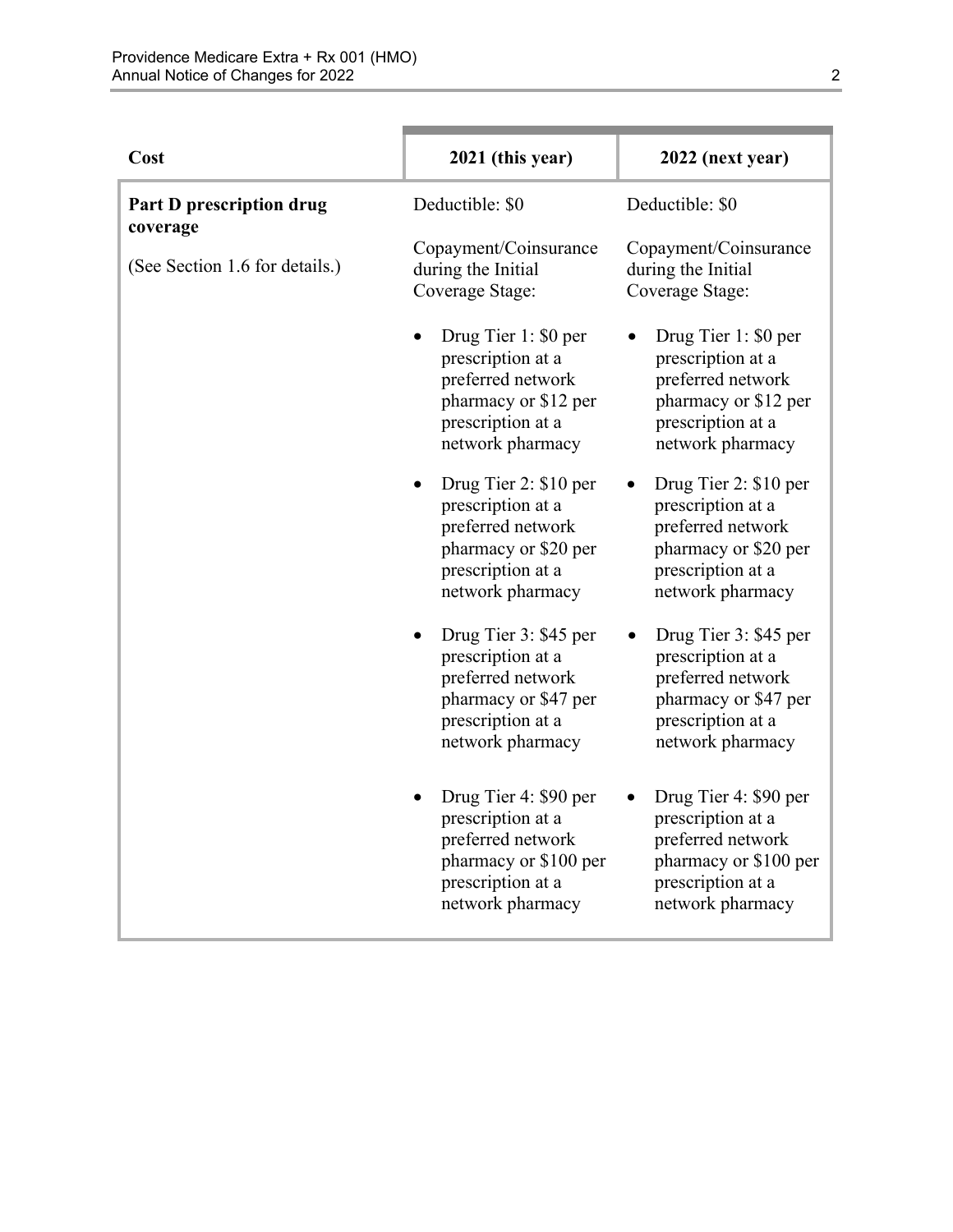| Cost | 2021 (this year)                                                                                                                    | 2022 (next year)                                                                                                                    |
|------|-------------------------------------------------------------------------------------------------------------------------------------|-------------------------------------------------------------------------------------------------------------------------------------|
|      | Drug Tier 5: $33\%$ of<br>the total cost at a<br>preferred network<br>pharmacy or 33% of<br>the total cost at a<br>network pharmacy | Drug Tier 5: $33\%$ of<br>the total cost at a<br>preferred network<br>pharmacy or 33% of<br>the total cost at a<br>network pharmacy |
|      | Drug Tier 6: Not<br>covered                                                                                                         | Drug Tier 6: \$0 per<br>prescription at a<br>preferred network<br>pharmacy or \$0 per<br>prescription at a<br>network pharmacy      |

٠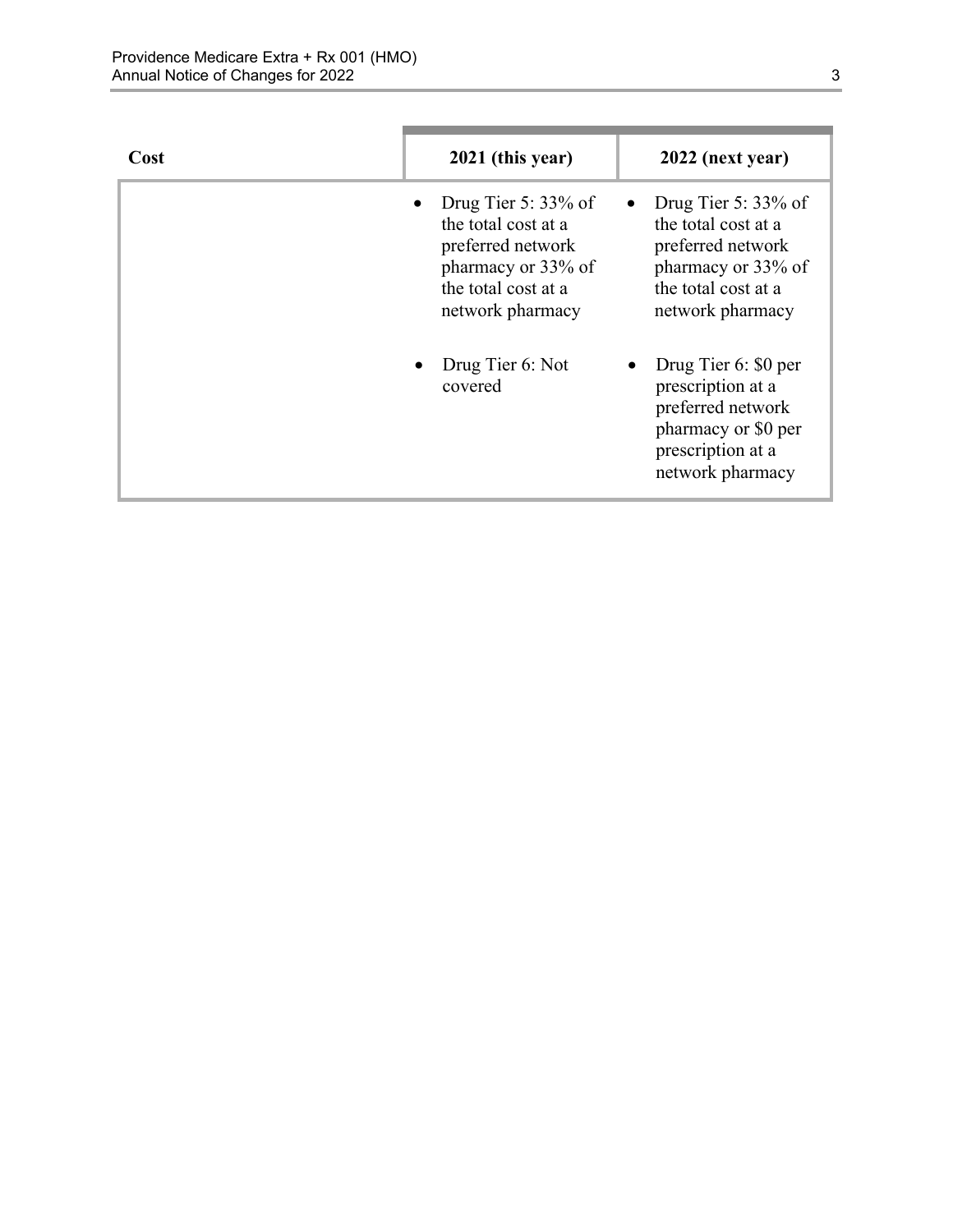### *Annual Notice of Changes* **for 2022 Table of Contents**

| <b>SECTION 1</b> |                                                                                 |  |
|------------------|---------------------------------------------------------------------------------|--|
|                  |                                                                                 |  |
|                  |                                                                                 |  |
|                  |                                                                                 |  |
|                  |                                                                                 |  |
|                  |                                                                                 |  |
|                  |                                                                                 |  |
| <b>SECTION 2</b> |                                                                                 |  |
| <b>SECTION 3</b> |                                                                                 |  |
|                  | Section 3.1 – If you want to stay in Providence Medicare Extra + Rx 001 (HMO)16 |  |
|                  |                                                                                 |  |
| <b>SECTION 4</b> |                                                                                 |  |
| <b>SECTION 5</b> | Programs That Offer Free Counseling about Medicare 17                           |  |
| <b>SECTION 6</b> | Programs That Help Pay for Prescription Drugs 18                                |  |
| <b>SECTION 7</b> |                                                                                 |  |
|                  | Section 7.1 – Getting Help from Providence Medicare Extra + Rx 001 (HMO)18      |  |
|                  |                                                                                 |  |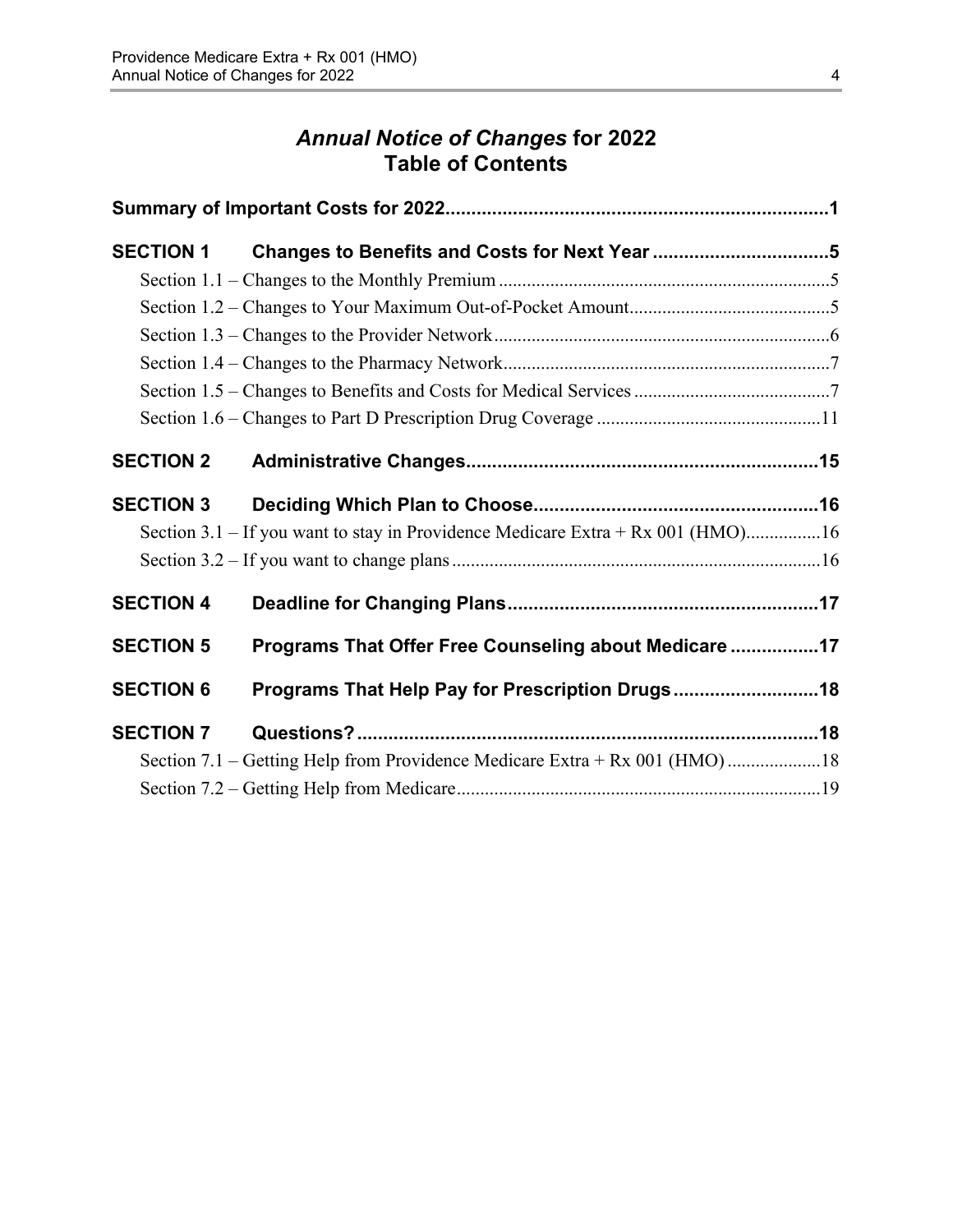### <span id="page-7-0"></span>**SECTION 1 Changes to Benefits and Costs for Next Year**

### <span id="page-7-1"></span>**Section 1.1 – Changes to the Monthly Premium**

| Cost                                                              | 2021 (this year)                                     | 2022 (next year)                                        |
|-------------------------------------------------------------------|------------------------------------------------------|---------------------------------------------------------|
| <b>Monthly premium</b>                                            | \$173                                                | \$173                                                   |
| (You must also continue to pay your)<br>Medicare Part B premium.) |                                                      | There is no change for<br>the upcoming benefit<br>year. |
| <b>Optional Supplemental Dental</b><br>Coverage monthly premium   | Providence Basic<br><b>Wrap Dental</b><br>\$29.40    | Providence Dental<br>Basic<br>\$32.50                   |
| <b>Optional Supplemental Dental</b><br>Coverage monthly premium   | Providence Enhanced<br><b>Wrap Dental</b><br>\$42.20 | Providence Dental<br>Enhanced<br>\$45.10                |

- Your monthly plan premium will be *more* if you are required to pay a lifetime Part D late enrollment penalty for going without other drug coverage that is at least as good as Medicare drug coverage (also referred to as "creditable coverage") for 63 days or more.
- If you have a higher income, you may have to pay an additional amount each month directly to the government for your Medicare prescription drug coverage.
- Your monthly premium will be *less* if you are receiving "Extra Help" with your prescription drug costs. Please see Section 6 regarding "Extra Help" from Medicare.

### <span id="page-7-2"></span>**Section 1.2 – Changes to Your Maximum Out-of-Pocket Amount**

 amount, you generally pay nothing for covered services for the rest of the year. To protect you, Medicare requires all health plans to limit how much you pay "out-of-pocket" during the year. This limit is called the "maximum out-of-pocket amount." Once you reach this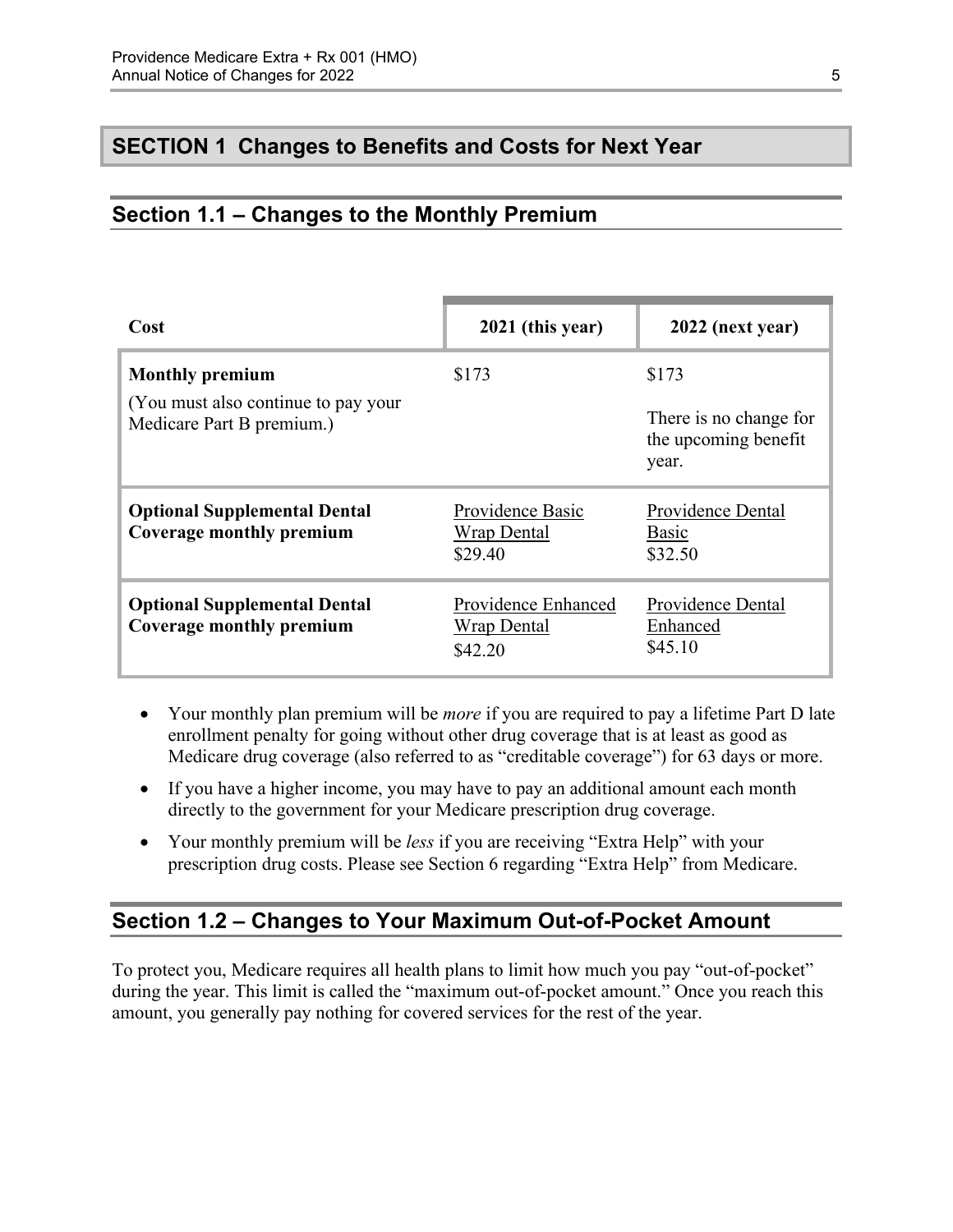| Cost                                                                                                                                                                                                                                                                       | 2021 (this year) | 2022 (next year)                                                                                                                                                                                                                   |
|----------------------------------------------------------------------------------------------------------------------------------------------------------------------------------------------------------------------------------------------------------------------------|------------------|------------------------------------------------------------------------------------------------------------------------------------------------------------------------------------------------------------------------------------|
| Maximum out-of-pocket amount<br>Your costs for covered medical<br>services (such as copays) count<br>toward your maximum out-of-<br>pocket amount. Your plan premium<br>and your costs for prescription<br>drugs do not count toward your<br>maximum out-of-pocket amount. | \$3,400          | \$3,400<br>Once you have paid<br>\$3,400 out-of-pocket for<br>covered services, you<br>will pay nothing for your<br>covered services for the<br>rest of the calendar year.<br>There is no change for the<br>upcoming benefit year. |

### <span id="page-8-0"></span>**Section 1.3 – Changes to the Provider Network**

 **to see if your providers (primary care provider, specialists, hospitals, etc.) are in our**  There are changes to our network of providers for next year. An updated *Provider and Pharmacy Directory* is located on our website at [www.ProvidenceHealthAssurance.com/findaprovider.](http://www.ProvidenceHealthAssurance.com/findaprovider) You may also call Customer Service for updated provider information or to ask us to mail you a *Provider and Pharmacy Directory*. **Please review the 2022** *Provider and Pharmacy Directory*  **network**.

It is important that you know that we may make changes to the hospitals, doctors and specialists (providers) that are part of your plan during the year. There are a number of reasons why your provider might leave your plan, but if your doctor or specialist does leave your plan, you have certain rights and protections summarized below:

- Even though our network of providers may change during the year, we must furnish you with uninterrupted access to qualified doctors and specialists.
- We will make a good faith effort to provide you with at least 30 days' notice that your provider is leaving our plan so that you have time to select a new provider.
- We will assist you in selecting a new qualified provider to continue managing your health care needs.
- If you are undergoing medical treatment you have the right to request, and we will work with you to ensure, that the medically necessary treatment you are receiving is not interrupted.
- If you believe we have not furnished you with a qualified provider to replace your previous provider or that your care is not being appropriately managed, you have the right to file an appeal of our decision.
- If you find out your doctor or specialist is leaving your plan, please contact us so we can assist you in finding a new provider to manage your care.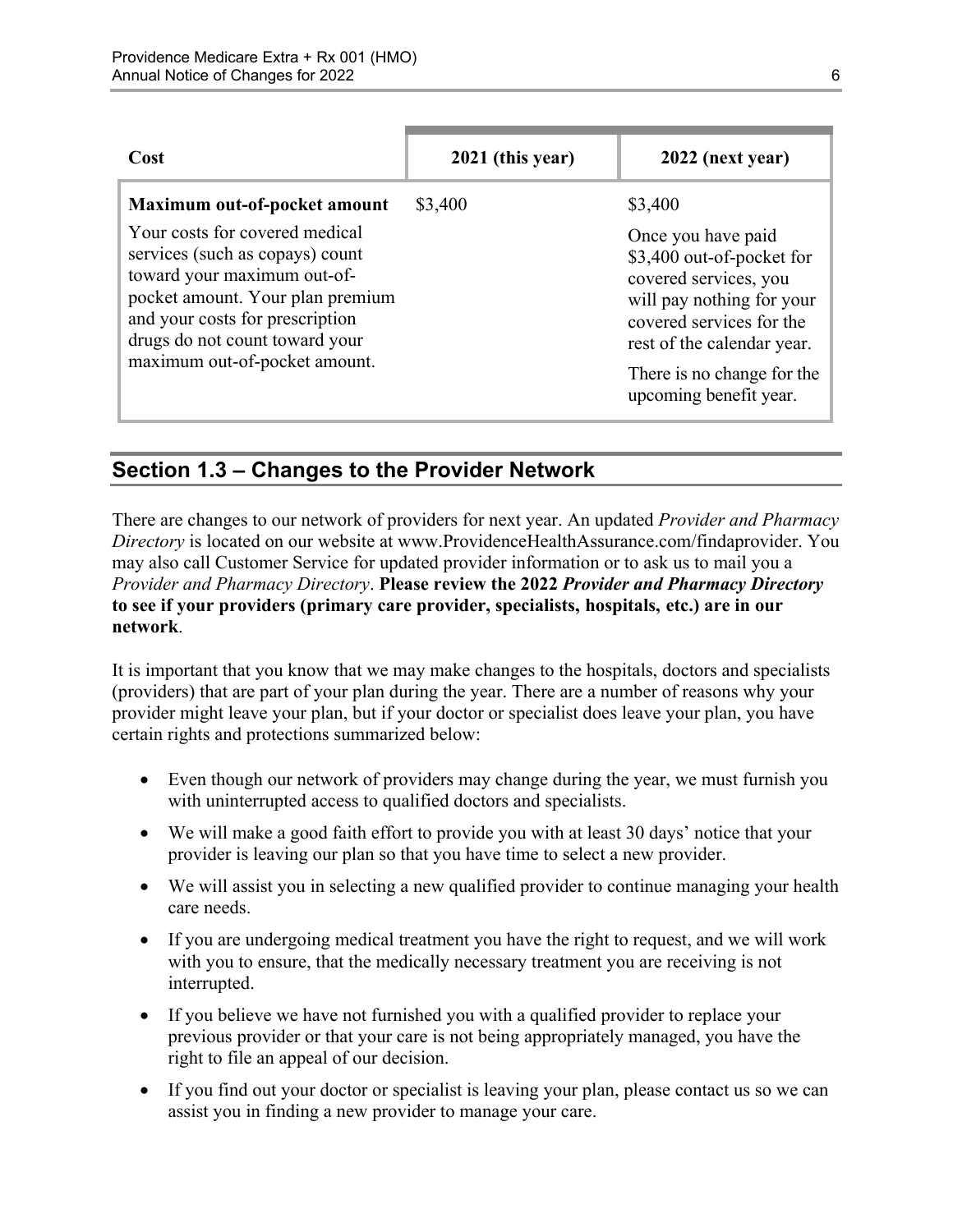### <span id="page-9-0"></span>**Section 1.4 – Changes to the Pharmacy Network**

Amounts you pay for your prescription drugs may depend on which pharmacy you use. Medicare drug plans have a network of pharmacies. In most cases, your prescriptions are covered *only* if they are filled at one of our network pharmacies. Our network includes pharmacies with preferred cost sharing, which may offer you lower cost sharing than the standard cost sharing offered by other network pharmacies for some drugs.

There are changes to our network of pharmacies for next year. An updated *Provider and Pharmacy Directory* is located on our website at [www.ProvidenceHealthAssurance.com/findaprovider](http://www.ProvidenceHealthAssurance.com/findaprovider). You may also call Customer Service for updated provider information or to ask us to mail you a *Provider and Pharmacy Directory*.

**Please review the 2022** *Provider and Pharmacy Directory* **to see which pharmacies are in our network**.

### <span id="page-9-1"></span>**Section 1.5 – Changes to Benefits and Costs for Medical Services**

We are changing our coverage for certain medical services next year. The information below describes these changes. For details about the coverage and costs for these services, see Chapter 4, *Medical Benefits Chart (what is covered and what you pay)*, in your *2022 Evidence of Coverage.* 

#### **Opioid treatment program services**

Members of our plan with opioid use disorder (OUD) can receive coverage of services to treat OUD through an Opioid Treatment Program (OTP) which includes the following services:

- U.S. Food and Drug Administration (FDA)-approved opioid agonist and antagonist medication-assisted treatment (MAT) medications.
- Dispensing and administration of MAT medications (if applicable)
- Substance use counseling
- Individual and group therapy
- Toxicology testing
- Intake activities
- Periodic assessments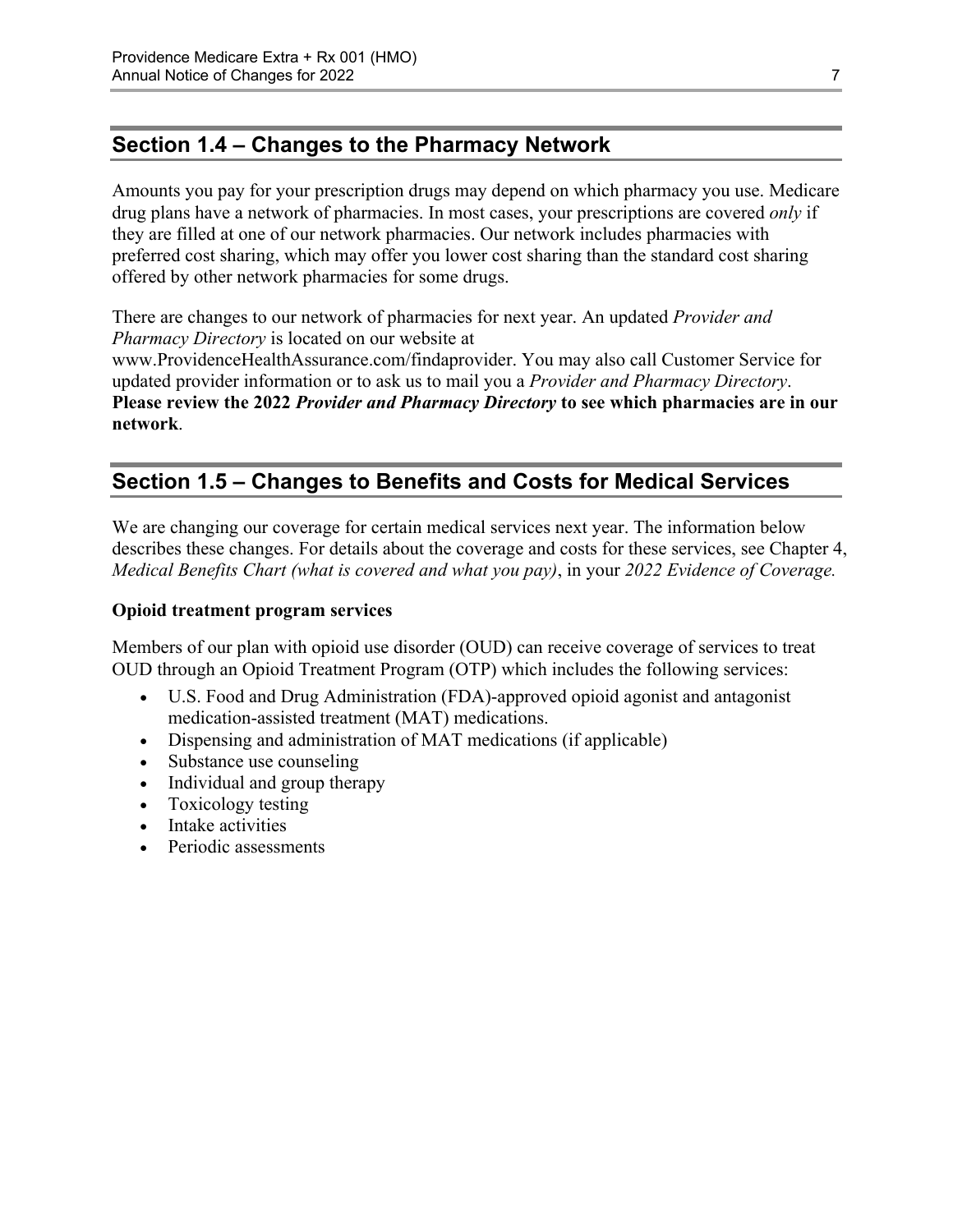| Cost                                                    | 2021 (this year)                                                                                                                                                                                                                                                                                                         | 2022 (next year)                                                                                                                                                                                                                                                                                                                  |
|---------------------------------------------------------|--------------------------------------------------------------------------------------------------------------------------------------------------------------------------------------------------------------------------------------------------------------------------------------------------------------------------|-----------------------------------------------------------------------------------------------------------------------------------------------------------------------------------------------------------------------------------------------------------------------------------------------------------------------------------|
| <b>Dental services (embedded</b><br>routine preventive) | You pay a \$15 copayment for<br>each preventive dental visit<br>where any of the following<br>covered services are<br>completed:                                                                                                                                                                                         | You pay a \$15 copayment for<br>each preventive dental visit<br>where any of the following<br>covered services are<br>completed:                                                                                                                                                                                                  |
|                                                         | Two evaluations in total<br>per calendar year<br>including a maximum of<br>one comprehensive<br>evaluation per 36 months                                                                                                                                                                                                 | Two evaluations in total<br>per calendar year<br>including a maximum of<br>one comprehensive<br>evaluation per 36 months<br>and one limited oral<br>evaluation per 12 months                                                                                                                                                      |
|                                                         | Two cleanings (excluding<br>periodontal cleanings) per<br>calendar year                                                                                                                                                                                                                                                  | Two cleanings (excluding<br>periodontal cleanings) per<br>calendar year                                                                                                                                                                                                                                                           |
|                                                         | One bitewing x-ray per<br>calendar year or one full<br>mouth diagnostic x-ray<br>every five years                                                                                                                                                                                                                        | Any combination of<br>bitewing x-rays, two per<br>calendar year or one full<br>mouth diagnostic x-ray,<br>for a total of two                                                                                                                                                                                                      |
|                                                         | Emergency palliative<br>treatment (only if no<br>services other than exam<br>and x-rays were<br>performed on the same<br>date of service)                                                                                                                                                                                | Emergency palliative<br>treatment (only if no<br>services other than exam<br>and x-rays were<br>performed on the same<br>date of service)                                                                                                                                                                                         |
| <b>Fitness benefit</b>                                  | The Silver&Fit <sup>®</sup> Healthy<br>Aging and Exercise Program<br>is offered to eligible<br>Medicare Advantage<br>beneficiaries. The following<br>choices are available to you<br>at no cost: You can select one<br>fitness center membership,<br>one Stay Fit Kit, and one<br>Home Fitness Kit each<br>benefit year. | The Silver&Fit <sup>®</sup> Healthy<br>Aging and Exercise Program<br>is offered to eligible<br>Medicare Advantage<br>beneficiaries. The following<br>choices are available to you<br>at no cost: You can select one<br>fitness center membership<br>and one Home Fitness Kit<br>each benefit year.<br>You also have access to the |
|                                                         |                                                                                                                                                                                                                                                                                                                          | Premium Fitness Network for<br>an additional cost per month.                                                                                                                                                                                                                                                                      |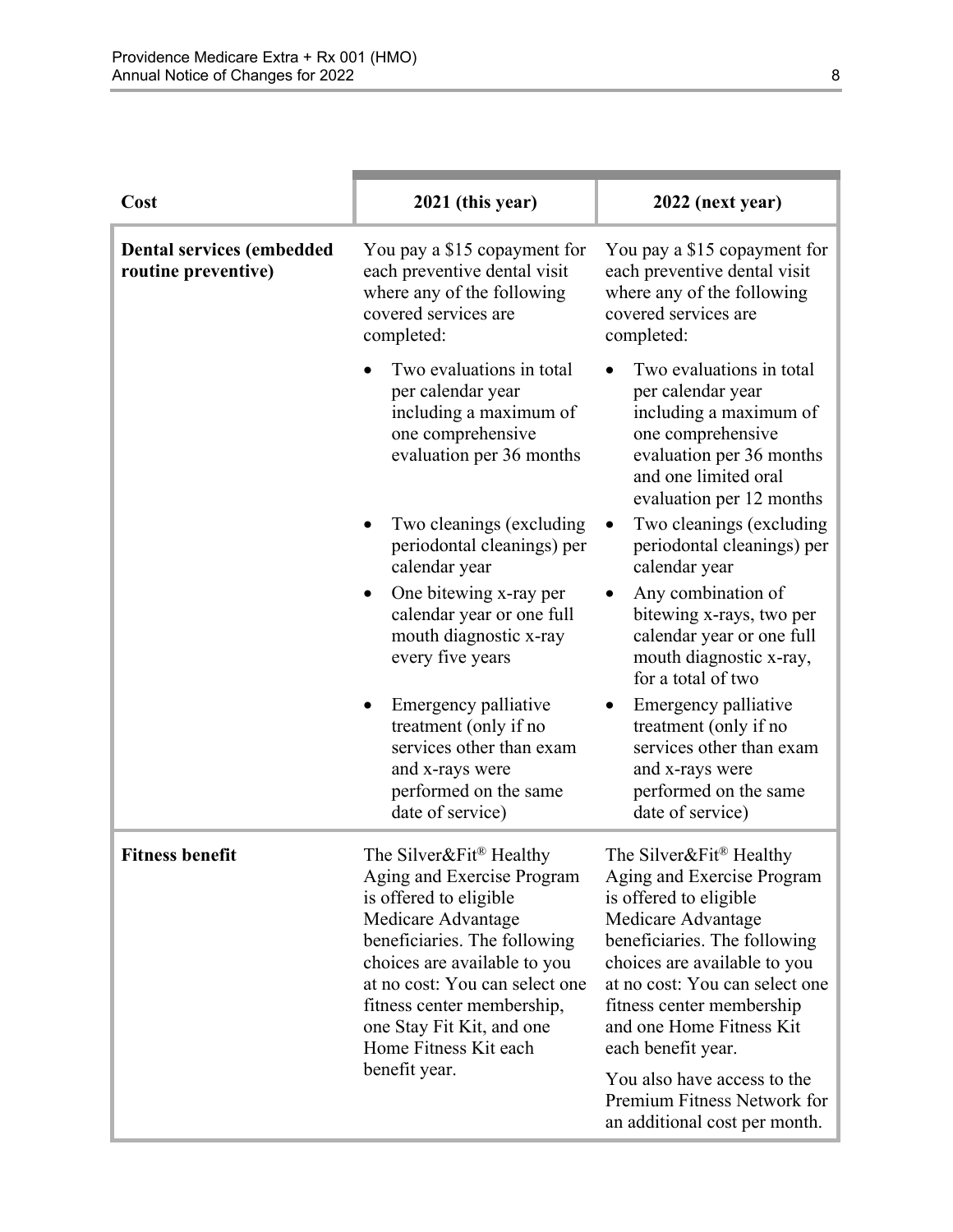| Cost                               | 2021 (this year)                                                                                                                                                                                                                                                                                              | 2022 (next year)                                                                                                                                                                                                                                                                                                                                                      |
|------------------------------------|---------------------------------------------------------------------------------------------------------------------------------------------------------------------------------------------------------------------------------------------------------------------------------------------------------------|-----------------------------------------------------------------------------------------------------------------------------------------------------------------------------------------------------------------------------------------------------------------------------------------------------------------------------------------------------------------------|
| <b>Health and wellness classes</b> | Health and wellness includes<br>educational classes on the<br>topics of weight<br>management, stress<br>reduction, fall prevention,<br>pain education, osteoporosis,<br>yoga, childbirth, smoking<br>cessation, progressive<br>disorders, and nutrition<br>offered at participating<br>Providence facilities. | Health and wellness includes<br>educational classes on the<br>topics of weight<br>management, stress<br>reduction, fall prevention,<br>pain education, urinary<br>incontinence-pelvic floor,<br>osteoporosis, yoga, smoking<br>cessation, progressive<br>disorders and nutrition. You<br>may access classes offered<br>virtually through<br>participating facilities. |
|                                    | You have an allowance of<br>\$500 for health and wellness<br>classes.                                                                                                                                                                                                                                         | You have an unlimited<br>allowance for health and<br>wellness classes.                                                                                                                                                                                                                                                                                                |
| <b>Hearing aids</b>                | This benefit is administered<br>by TruHearing                                                                                                                                                                                                                                                                 | This benefit is administered<br>by TruHearing                                                                                                                                                                                                                                                                                                                         |
|                                    | You pay a \$499 copayment<br>per Advanced hearing aid or<br>a \$799 copayment per<br>Premium hearing aid.                                                                                                                                                                                                     | You pay a \$699 copayment<br>per Advanced hearing aid or<br>a \$999 copayment per<br>Premium hearing aid.                                                                                                                                                                                                                                                             |
|                                    | Hearing Aid purchases<br>include:<br>3 provider visits within<br>first year of hearing aid<br>purchase<br>45-day trial period<br>3-year extended warranty<br>48 batteries per aid for<br>non-rechargeable models                                                                                              | Hearing Aid purchases<br>include:<br>First year of follow-up<br>provider visits<br>60-day trial period<br>٠<br>3-year extended warranty<br>80 batteries per aid for<br>$\bullet$<br>non-rechargeable models                                                                                                                                                           |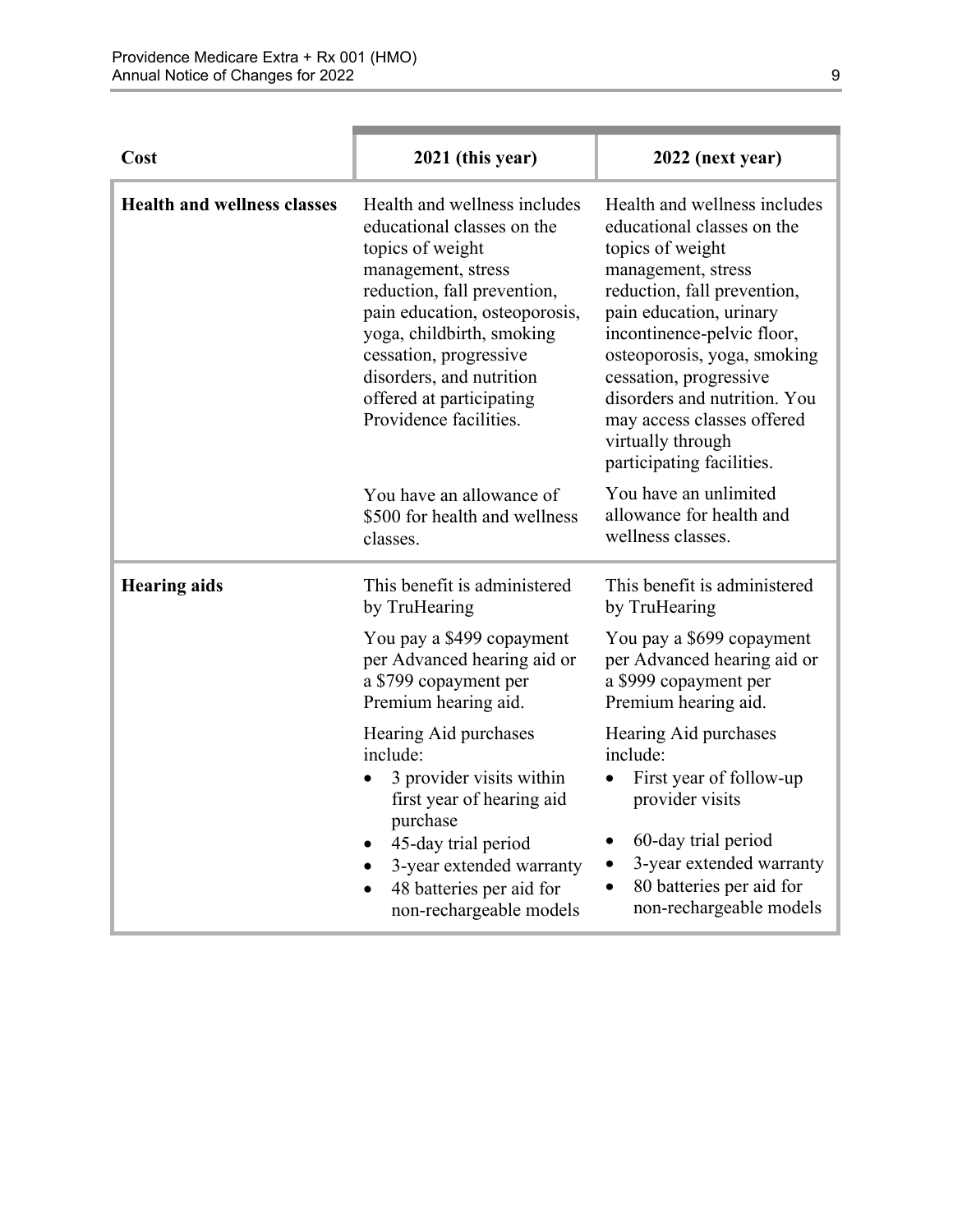| Cost                                                                                                                                 | 2021 (this year)                                                                                                                                                                                       | 2022 (next year)                                                                                                                                                                                                                                                                                                                                                   |
|--------------------------------------------------------------------------------------------------------------------------------------|--------------------------------------------------------------------------------------------------------------------------------------------------------------------------------------------------------|--------------------------------------------------------------------------------------------------------------------------------------------------------------------------------------------------------------------------------------------------------------------------------------------------------------------------------------------------------------------|
| Meal delivery program<br>(non-Medicare-covered)                                                                                      | Meal delivery program is not<br>covered.                                                                                                                                                               | There is no coinsurance,<br>copayment, or deductible for<br>non-Medicare-covered meal<br>delivery program.<br>(two meals per day for 14)<br>days (total of 28 meals),<br>immediately following each<br>inpatient hospitalization).<br>There is no plan coverage.<br>limit.                                                                                         |
| <b>Optional Providence Dental</b><br><b>Basic</b><br>(this optional supplemental<br>benefit is available for an<br>extra premium)    | You pay 0% of the total cost<br>for covered preventive and<br>diagnostic services, including<br>exams and x-rays.<br>You pay 50% of the total cost<br>for comprehensive dental<br>diagnostic services. | You pay 0% of the total cost<br>for covered preventive and<br>diagnostic services, including<br>exams, cleanings, and x-rays.<br>You pay 50% of the total cost<br>for comprehensive dental<br>diagnostic services.<br>The list of services covered<br>by your plan has changed, for<br>a full list of covered services<br>please see your Evidence of<br>Coverage. |
| <b>Optional Providence Dental</b><br><b>Enhanced</b><br>(this optional supplemental<br>benefit is available for an<br>extra premium) | You pay 0% of the total cost<br>for covered preventive and<br>diagnostic services, including<br>exams and x-rays.<br>You pay 50% of the total cost<br>for comprehensive dental<br>diagnostic services. | You pay 0% of the total cost<br>for covered preventive and<br>diagnostic services, including<br>exams, cleanings, and x-rays.<br>You pay 50% of the total cost<br>for comprehensive dental<br>diagnostic services.<br>The list of services covered<br>by your plan has changed, for<br>a full list of covered services<br>please see your Evidence of<br>Coverage. |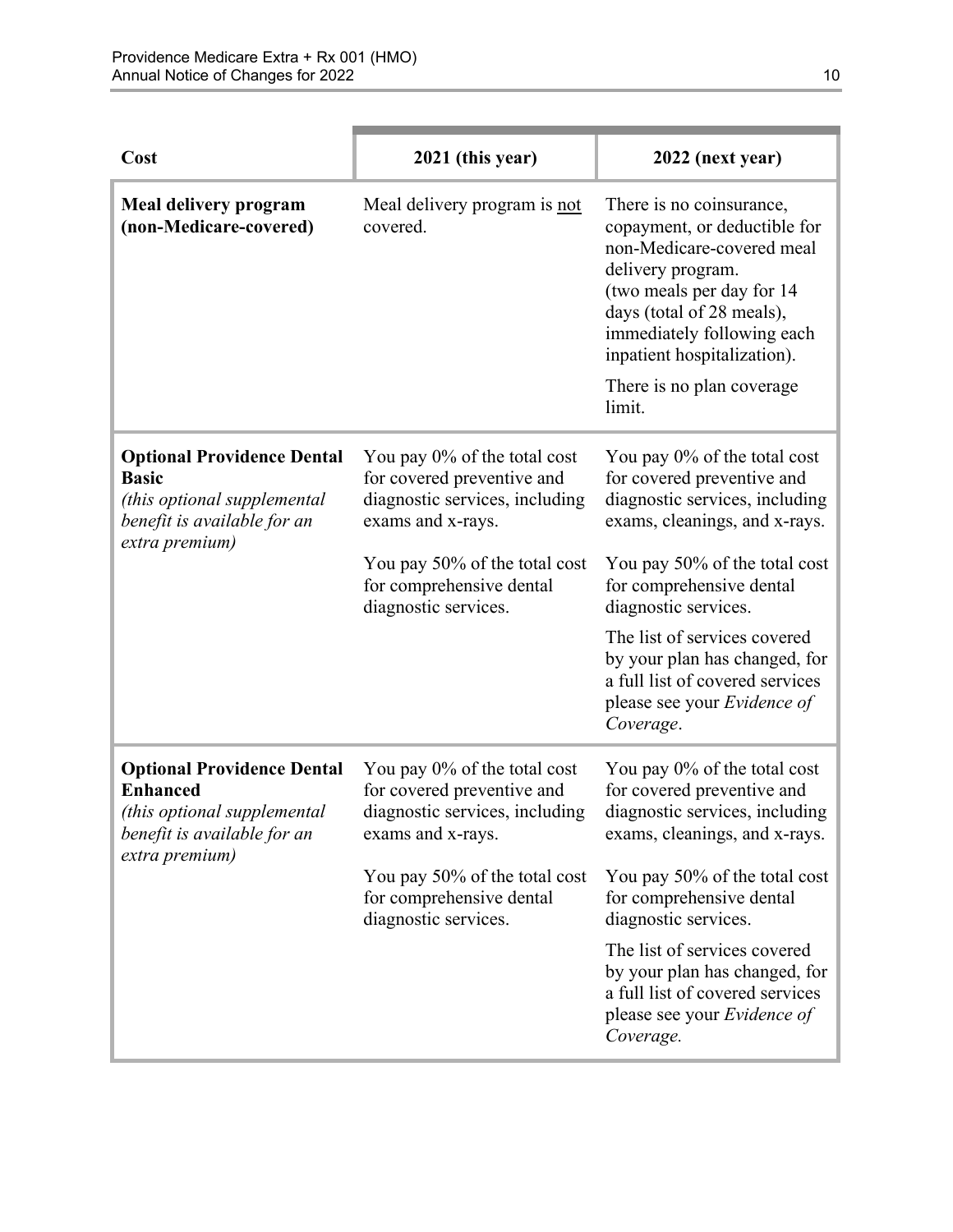| Cost                                                       | 2021 (this year)                                                                                            | 2022 (next year)                                                                                                      |
|------------------------------------------------------------|-------------------------------------------------------------------------------------------------------------|-----------------------------------------------------------------------------------------------------------------------|
| Over-the-counter (OTC)<br>items                            | You can purchase from a<br>catalog via phone, web,<br>mobile app, or mail through<br>Firstline Essentials+. | You can purchase from a<br>catalog via phone, web, or<br>mail through Medline.                                        |
| <b>Personal Emergency</b><br><b>Response System (PERS)</b> | Personal Emergency<br>Response System (PERS)<br>services are not covered.                                   | There is no coinsurance,<br>copayment, or deductible for<br>Personal Emergency<br>Response System (PERS)<br>services. |
| <b>Routine hearing services</b>                            | Routine hearing aid<br>fitting/evaluation visits are<br>not covered.                                        | This benefit is administered<br>by TruHearing                                                                         |
|                                                            |                                                                                                             | There is no coinsurance,<br>copayment, or deductible for<br>routine hearing aid<br>fitting/evaluation visits.         |

### <span id="page-13-0"></span>**Section 1.6 – Changes to Part D Prescription Drug Coverage**

#### **Changes to Our Drug List**

Our list of covered drugs is called a Formulary or "Drug List." A copy of our Drug List is provided electronically.

We made changes to our Drug List, including changes to the drugs we cover and changes to the restrictions that apply to our coverage for certain drugs. **Review the Drug List to make sure your drugs will be covered next year and to see if there will be any restrictions.** 

If you are affected by a change in drug coverage, you can:

- **Work with your doctor (or other prescriber) and ask the plan to make an exception**  to cover the drug.
	- o To learn what you must do to ask for an exception, see Chapter 9 of your *E*v*idence of Coverage (What to do if you have a problem or complaint (coverage decisions, appeals, complaints))* or call Customer Service.
- **Work with your doctor (or other prescriber) to find a different drug** that we cover. You can call Customer Service to ask for a list of covered drugs that treat the same medical condition.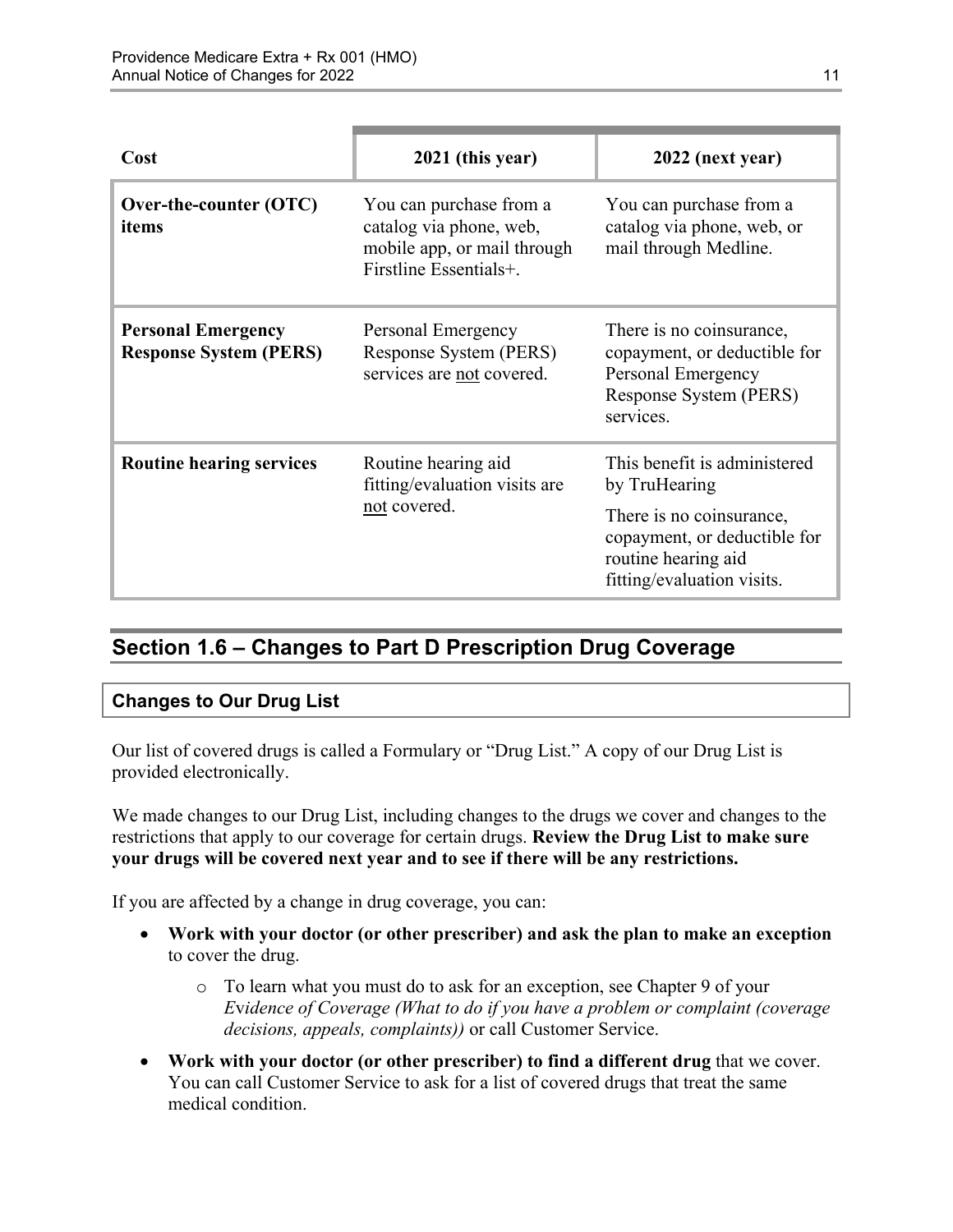Section 5.2 of the *Evidence of Coverage.*) During the time when you are getting a temporary In some situations, we are required to cover a temporary supply of a non-formulary drug in the first 90 days of the plan year or the first 90 days of membership to avoid a gap in therapy. (To learn more about when you can get a temporary supply and how to ask for one, see Chapter 5, supply of a drug, you should talk with your doctor to decide what to do when your temporary supply runs out. You can either switch to a different drug covered by the plan or ask the plan to make an exception for you and cover your current drug.

If you had an approved formulary exception during the previous year, a new request may need to be submitted for the current year. To see if you need a new formulary exception request, you may call Customer Service.

Most of the changes in the Drug List are new for the beginning of each year. However, during the year, we might make other changes that are allowed by Medicare rules.

When we make these changes to the Drug List during the year, you can still work with your doctor (or other prescriber) and ask us to make an exception to cover the drug. We will also continue to update our online Drug List as scheduled and provide other required information to reflect drug changes. (To learn more about changes we may make to the Drug List, see Chapter 5, Section 6 of the Evidence of Coverage.)

#### **Changes to Prescription Drug Costs**

*Note:* If you are in a program that helps pay for your drugs ("Extra Help"), **the information about costs for Part D prescription drugs may not apply to you.** We have included a separate insert, called the "Evidence of Coverage Rider for People Who Get Extra Help Paying for Prescription Drugs" (also called the "Low Income Subsidy Rider" or the "LIS Rider"), which tells you about your drug costs. If you receive "Extra Help" and didn't receive this insert with this packet, please call Customer Service and ask for the "LIS Rider."

There are four "drug payment stages." How much you pay for a Part D drug depends on which drug payment stage you are in. (You can look in Chapter 6, Section 2 of your *Evidence of Coverage* for more information about the stages.)

The information below shows the changes for next year to the first two stages – the Yearly Deductible Stage and the Initial Coverage Stage. (Most members do not reach the other two stages – the Coverage Gap Stage or the Catastrophic Coverage Stage. To get information about your costs in these stages, look at Chapter 6, Sections 6 and 7, in the *Evidence of Coverage*, which is located on our website at [www.ProvidenceHealthAssurance.com.](http://www.ProvidenceHealthAssurance.com) You may also call Customer Service to ask us to mail you an *Evidence of Coverage*.)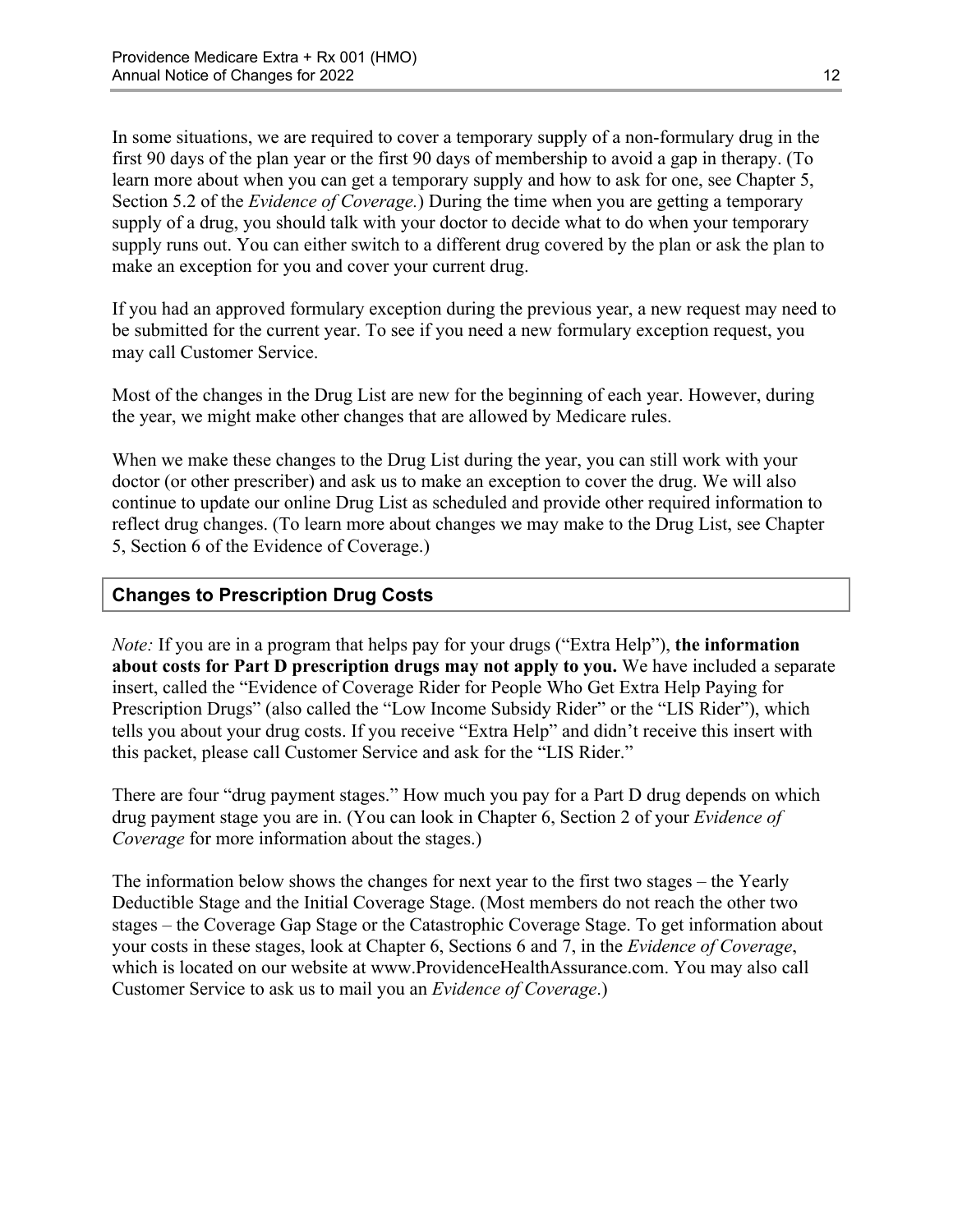#### **Changes to the Deductible Stage**

| <b>Stage</b>                                      | 2021 (this year)                                                                  | 2022 (next year)                                                                  |
|---------------------------------------------------|-----------------------------------------------------------------------------------|-----------------------------------------------------------------------------------|
| <b>Stage 1: Yearly Deductible</b><br><b>Stage</b> | Because we have no<br>deductible, this payment<br>stage does not apply to<br>you. | Because we have no<br>deductible, this payment<br>stage does not apply to<br>you. |

#### **Changes to Your Cost Sharing in the Initial Coverage Stage**

To learn how copayments and coinsurance work, look at Chapter 6, Section 1.2, *Types of out-ofpocket costs you may pay for covered drugs* in your *Evidence of Coverage*.

| <b>Stage</b>                                                                                                                                                    | 2021 (this year)                                                                                | 2022 (next year)                                                                                |
|-----------------------------------------------------------------------------------------------------------------------------------------------------------------|-------------------------------------------------------------------------------------------------|-------------------------------------------------------------------------------------------------|
| <b>Stage 2: Initial Coverage Stage</b>                                                                                                                          |                                                                                                 |                                                                                                 |
| During this stage, the plan pays its<br>share of the cost of your drugs and<br>you pay your share of the cost.                                                  | Your cost for a one-month<br>supply at a network<br>pharmacy:                                   | Your cost for a one-month<br>supply at a network<br>pharmacy:                                   |
| The costs in this row are for a one-<br>month (30-day) supply when you<br>fill your prescription at a network<br>pharmacy.                                      | <b>Tier 1 Preferred Generic:</b><br>Standard cost sharing:<br>You pay \$12 per<br>prescription. | <b>Tier 1 Preferred Generic:</b><br>Standard cost sharing:<br>You pay \$12 per<br>prescription. |
| For information about the costs for<br>a long-term supply or for mail-<br>order prescriptions, look in<br>Chapter 6, Section 5 of your<br>Evidence of Coverage. | Preferred cost sharing:<br>You pay \$0 per<br>prescription.                                     | Preferred cost sharing:<br>You pay \$0 per<br>prescription.                                     |
| We changed the tier for some of                                                                                                                                 | <b>Tier 2 Generic:</b>                                                                          | <b>Tier 2 Generic:</b>                                                                          |
| the drugs on our Drug List. To see<br>if your drugs will be in a different<br>tier, look them up on the Drug<br>List.                                           | Standard cost sharing:<br>You pay \$20 per<br>prescription.                                     | Standard cost sharing:<br>You pay \$20 per<br>prescription.                                     |
|                                                                                                                                                                 | You pay \$20 per<br>prescription for Select<br>Insulins.                                        | You pay \$20 per<br>prescription for Select<br>Insulins.                                        |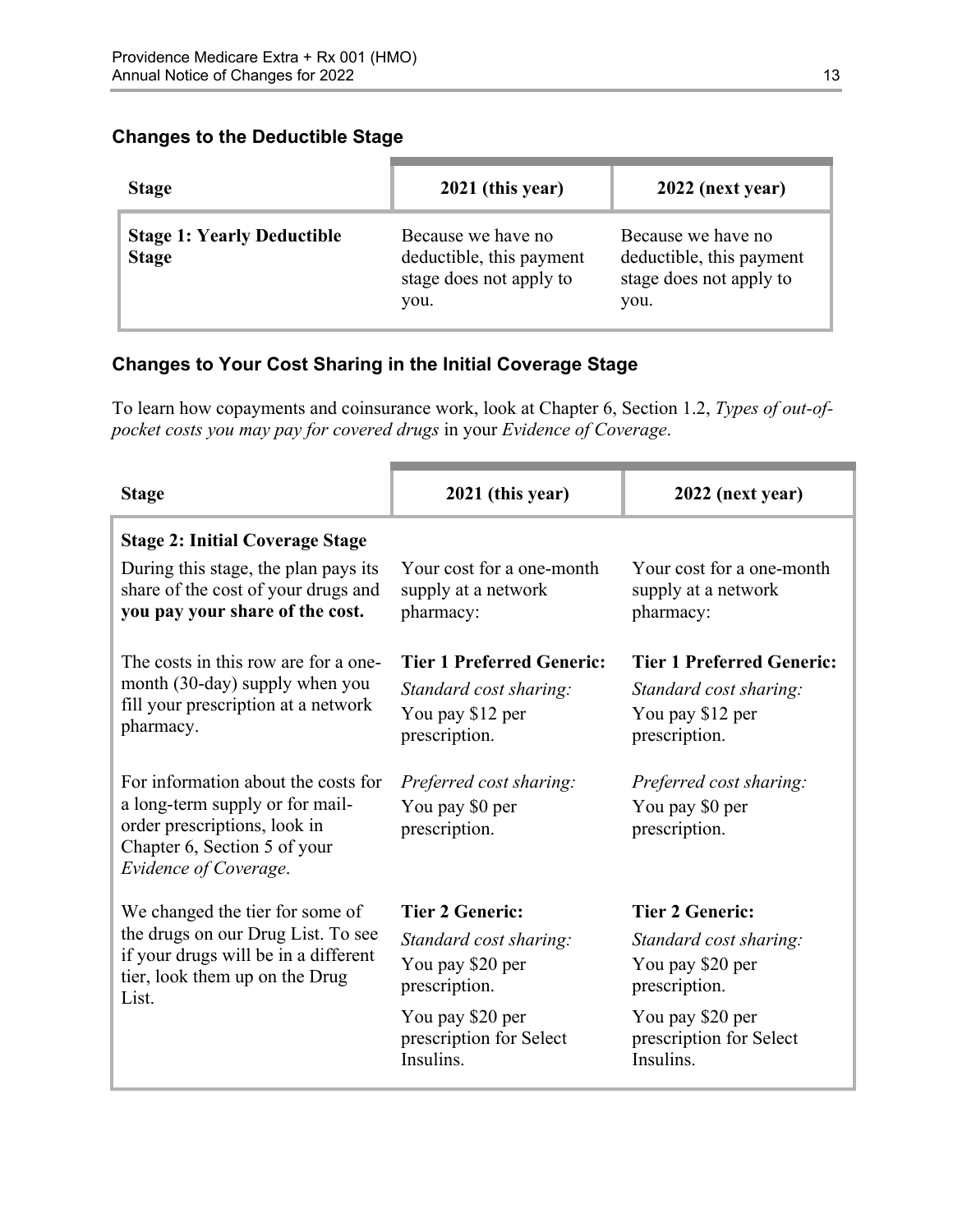| <b>Stage</b> | 2021 (this year)                                                                                                        | 2022 (next year)                                                                                                        |
|--------------|-------------------------------------------------------------------------------------------------------------------------|-------------------------------------------------------------------------------------------------------------------------|
|              | Preferred cost sharing:<br>You pay \$10 per<br>prescription.                                                            | Preferred cost sharing:<br>You pay \$10 per<br>prescription.                                                            |
|              | You pay \$10 per<br>prescription for Select<br>Insulins.                                                                | You pay \$10 per<br>prescription for Select<br>Insulins.                                                                |
|              | <b>Tier 3 Preferred Brand:</b>                                                                                          | <b>Tier 3 Preferred Brand:</b>                                                                                          |
|              | Standard cost sharing:<br>You pay \$47 per<br>prescription.<br>You pay \$35 per<br>prescription for Select<br>Insulins. | Standard cost sharing:<br>You pay \$47 per<br>prescription.<br>You pay \$35 per<br>prescription for Select<br>Insulins. |
|              | Preferred cost sharing:<br>You pay \$45 per<br>prescription.                                                            | Preferred cost sharing:<br>You pay \$45 per<br>prescription.                                                            |
|              | You pay \$35 per<br>prescription for Select<br>Insulins.                                                                | You pay \$35 per<br>prescription for Select<br>Insulins.                                                                |
|              | <b>Tier 4 Non-Preferred</b><br>Drug:                                                                                    | <b>Tier 4 Non-Preferred</b><br>Drug:                                                                                    |
|              | Standard cost sharing:<br>You pay \$100 per<br>prescription.                                                            | Standard cost sharing:<br>You pay \$100 per<br>prescription.                                                            |
|              | Preferred cost sharing:<br>You pay \$90 per<br>prescription.                                                            | Preferred cost sharing:<br>You pay \$90 per<br>prescription.                                                            |
|              | <b>Tier 5 Specialty:</b>                                                                                                | <b>Tier 5 Specialty:</b>                                                                                                |
|              | Standard cost sharing:<br>You pay 33% of the total<br>cost.                                                             | Standard cost sharing:<br>You pay 33% of the total<br>cost.                                                             |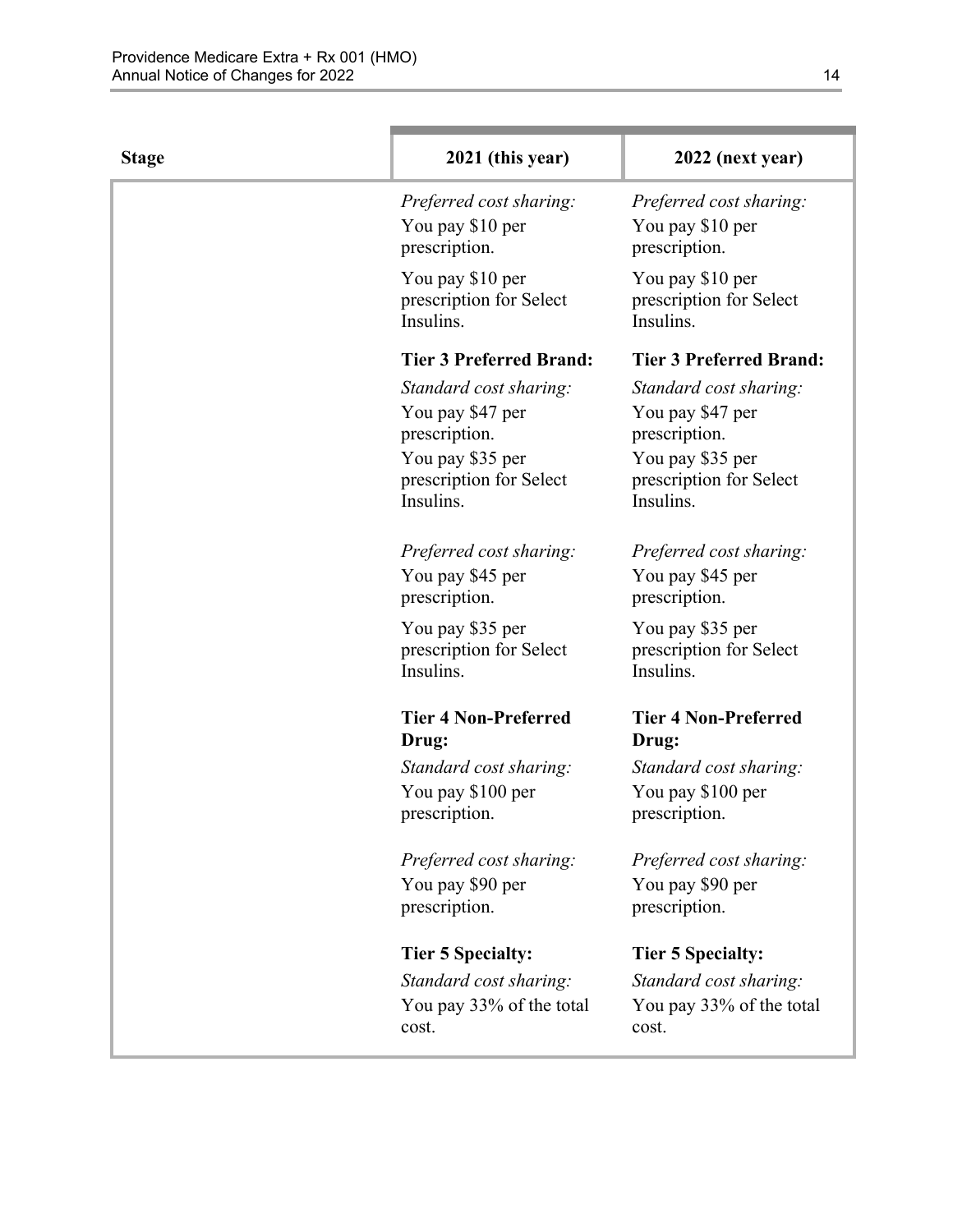| <b>Stage</b> | 2021 (this year)                                                                                                    | 2022 (next year)                                                                                                    |
|--------------|---------------------------------------------------------------------------------------------------------------------|---------------------------------------------------------------------------------------------------------------------|
|              | Preferred cost sharing:<br>You pay 33% of the total<br>cost.                                                        | Preferred cost sharing:<br>You pay 33% of the total<br>cost.                                                        |
|              | <b>Tier 6: Not covered</b>                                                                                          | <b>Tier 6 \$0 Part D Vaccines:</b>                                                                                  |
|              |                                                                                                                     | Standard cost sharing:                                                                                              |
|              |                                                                                                                     | You pay \$0 per<br>prescription.                                                                                    |
|              |                                                                                                                     | Preferred cost sharing:                                                                                             |
|              |                                                                                                                     | You pay \$0 per<br>prescription.                                                                                    |
|              |                                                                                                                     |                                                                                                                     |
|              | Once your total drug costs<br>have reached \$4,130, you<br>will move to the next stage<br>(the Coverage Gap Stage). | Once your total drug costs<br>have reached \$4,430, you<br>will move to the next stage<br>(the Coverage Gap Stage). |

#### **Changes to the Coverage Gap and Catastrophic Coverage Stages**

The other two drug coverage stages – the Coverage Gap Stage and the Catastrophic Coverage Stage – are for people with high drug costs. **Most members do not reach the Coverage Gap Stage or the Catastrophic Coverage Stage**. Providence Medicare Extra + Rx 001 (HMO) offers additional gap coverage for Select Insulins. During the Coverage Gap stage, your out-of-pocket costs for Select Insulins will be \$10-\$35 per month. For information about your costs in these stages, look at Chapter 6, Sections 6 and 7, in your *Evidence of Coverage*.

### <span id="page-17-0"></span>**SECTION 2 Administrative Changes**

| <b>Description</b>                                                   | 2021 (this year)                                                                   | 2022 (next year)                                                                                                                                                   |
|----------------------------------------------------------------------|------------------------------------------------------------------------------------|--------------------------------------------------------------------------------------------------------------------------------------------------------------------|
| Medicare Part B prescription<br>drugs - Step Therapy<br>requirement. | There is no step therapy<br>requirement for Medicare<br>Part B prescription drugs. | Medicare Part B<br>prescription drugs may be<br>subject to a step therapy<br>requirement. Refer to the<br>2022 Evidence of Coverage<br>for additional information. |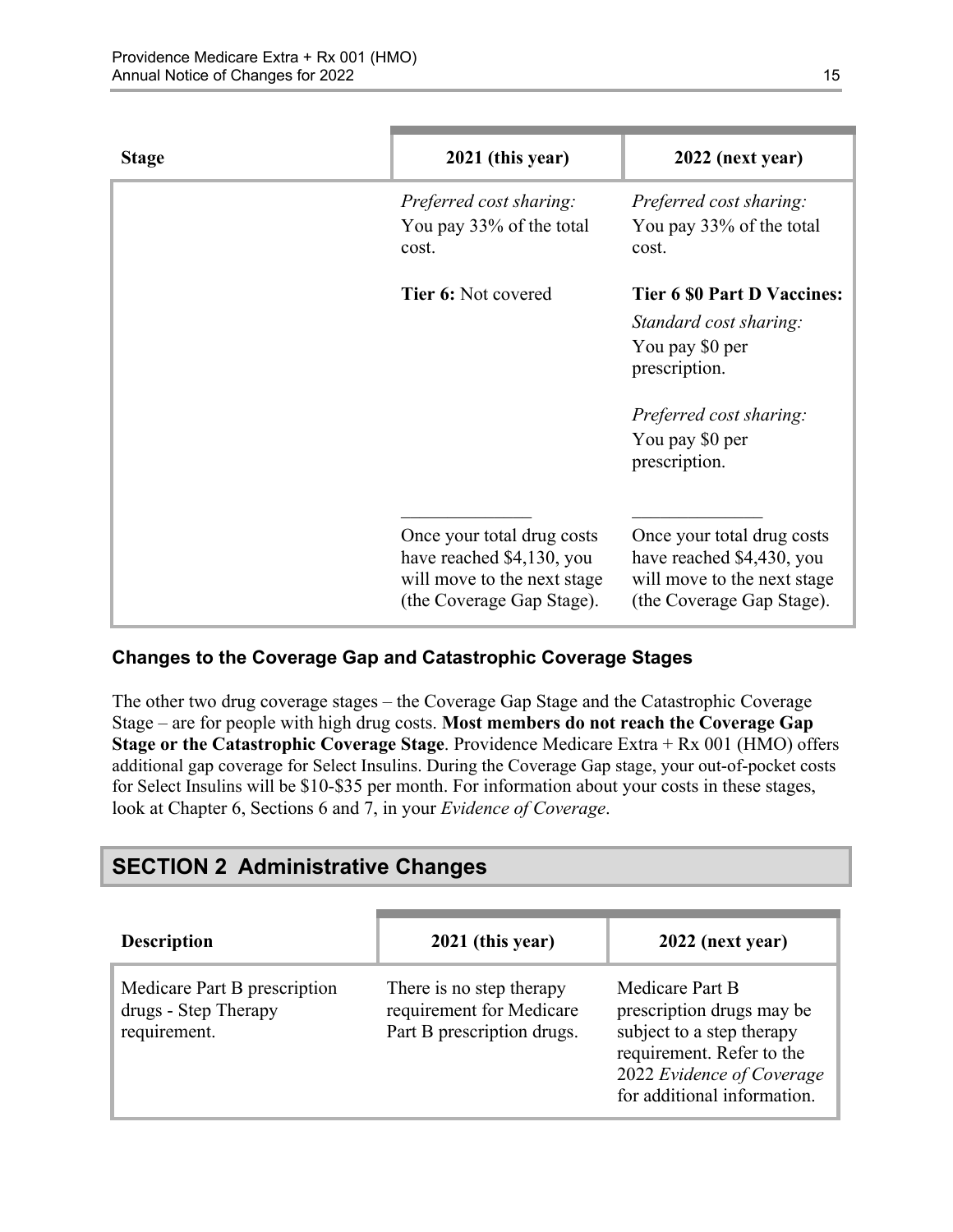| <b>Description</b>                               | 2021 (this year)                                                                                                                    | 2022 (next year)                                                                                                    |
|--------------------------------------------------|-------------------------------------------------------------------------------------------------------------------------------------|---------------------------------------------------------------------------------------------------------------------|
| <b>Optional Supplemental Dental</b><br>plan name | The optional supplemental<br>dental plan names are<br>Providence Basic Wrap<br>Dental and Providence<br><b>Enhanced Wrap Dental</b> | The optional supplemental<br>dental plan names are<br>Providence Dental Basic<br>and Providence Dental<br>Enhanced. |

### <span id="page-18-0"></span>**SECTION 3 Deciding Which Plan to Choose**

### <span id="page-18-1"></span>**Section 3.1 – If you want to stay in Providence Medicare Extra + Rx 001 (HMO)**

**To stay in our plan you don't need to do anything.** If you do not sign up for a different plan or change to Original Medicare by December 7, you will automatically be enrolled in our Providence Medicare Extra + Rx 001 (HMO).

### <span id="page-18-2"></span>**Section 3.2 – If you want to change plans**

We hope to keep you as a member next year but if you want to change for 2022 follow these steps:

#### **Step 1: Learn about and compare your choices**

- You can join a different Medicare health plan timely,
- *OR*-- You can change to Original Medicare. If you change to Original Medicare, you will need to decide whether to join a Medicare drug plan. If you do not enroll in a Medicare drug plan, please see Section 1.1 regarding a potential Part D late enrollment penalty.

To learn more about Original Medicare and the different types of Medicare plans, read the *Medicare & You 2022* handbook, call your State Health Insurance Assistance Program (see Section 5), or call Medicare (see Section 7.2).

You can also find information about plans in your area by using the Medicare Plan Finder on the Medicare website. Go to [www.medicare.gov/plan-compare](http://www.medicare.gov/plan-compare). **Here, you can find information about costs, coverage, and quality ratings for Medicare plans.** 

As a reminder, Providence Health Assurance offers other Medicare health plans These other plans may differ in coverage, monthly premiums, and cost-sharing amounts.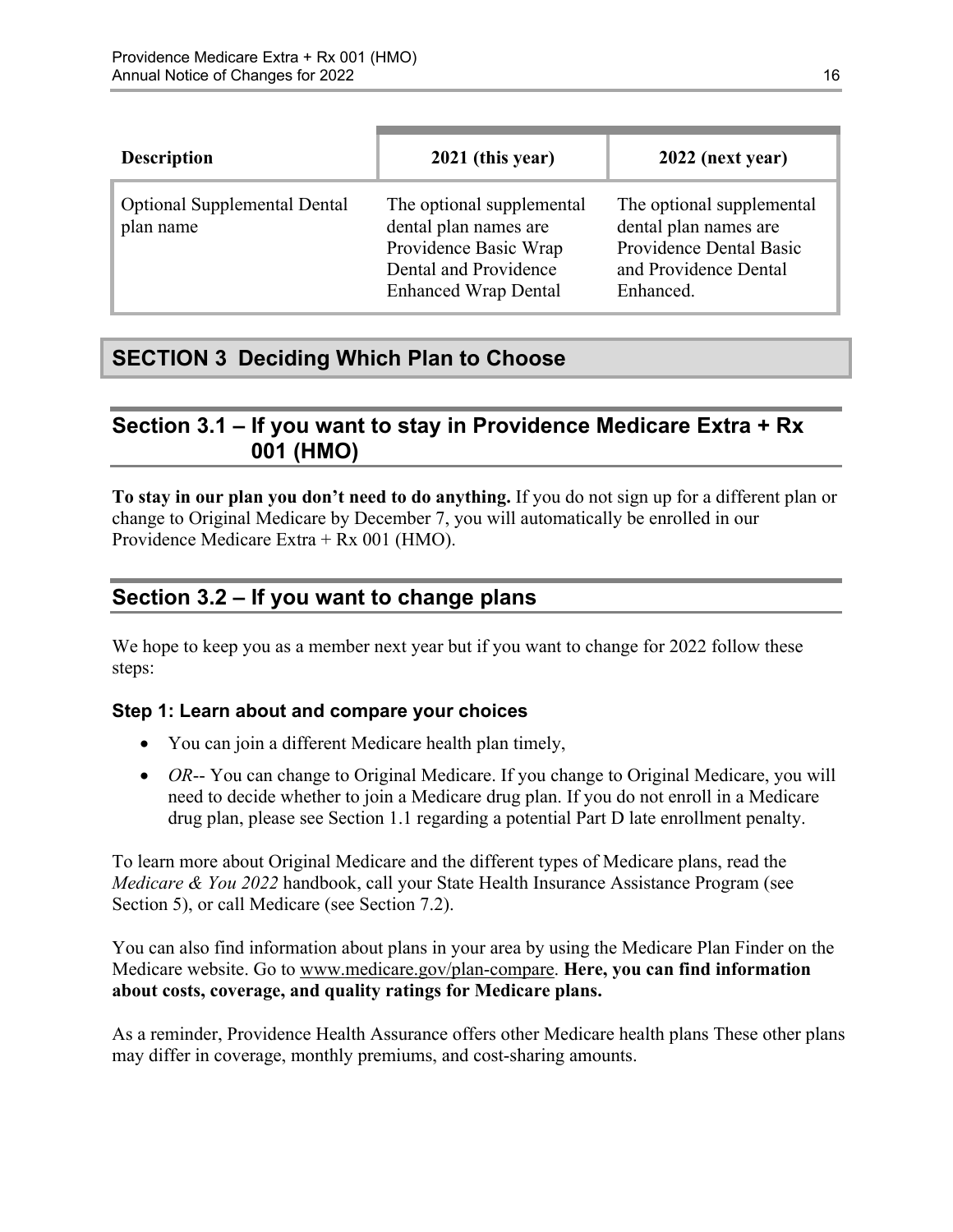#### **Step 2: Change your coverage**

- To **change to a different Medicare health plan**, enroll in the new plan. You will automatically be disenrolled from Providence Medicare Extra + Rx 001 (HMO).
- To **change to Original Medicare with a prescription drug plan,** enroll in the new drug plan. You will automatically be disenrolled from Providence Medicare Extra + Rx 001 (HMO).
- To **change to Original Medicare without a prescription drug plan**, you must either:
	- $\circ$  Send us a written request to disenroll. Contact Customer Service if you need more information on how to do this (phone numbers are in Section 7.1 of this booklet).
	- o  *or –* Contact **Medicare**, at 1-800-MEDICARE (1-800-633-4227), 24 hours a day, 7 days a week, and ask to be disenrolled. TTY users should call 1-877-486-2048.

### <span id="page-19-0"></span>**SECTION 4 Deadline for Changing Plans**

If you want to change to a different plan or to Original Medicare for next year, you can do it from **October 15 until December 7.** The change will take effect on January 1, 2022.

#### **Are there other times of the year to make a change?**

In certain situations, changes are also allowed at other times of the year. For example, people with Medicaid, those who get "Extra Help" paying for their drugs, those who have or are leaving employer coverage, and those who move out of the service area may be allowed to make a change at other times of the year. For more information, see Chapter 10, Section 2.3 of the *Evidence of Coverage.* 

 Chapter 10, Section 2.2 of the *Evidence of Coverage*. If you enrolled in a Medicare Advantage plan for January 1, 2022, and don't like your plan choice, you can switch to another Medicare health plan (either with or without Medicare prescription drug coverage) or switch to Original Medicare (either with or without Medicare prescription drug coverage) between January 1 and March 31, 2022. For more information, see

### <span id="page-19-1"></span>**SECTION 5 Programs That Offer Free Counseling about Medicare**

The State Health Insurance Assistance Program (SHIP) is a government program with trained counselors in every state. In Oregon, the SHIP is called Senior Health Insurance Benefits Assistance (SHIBA).

 SHIBA is independent (not connected with any insurance company or health plan). It is a state program that gets money from the Federal government to give **free** local health insurance counseling to people with Medicare. SHIBA counselors can help you with your Medicare questions or problems. They can help you understand your Medicare plan choices and answer questions about switching plans. You can call SHIBA at 1-800-722-4134 (TTY 711). You can learn more about SHIBA by visiting their website ([www.healthcare.oregon.gov/shiba](http://healthcare.oregon.gov/shiba)).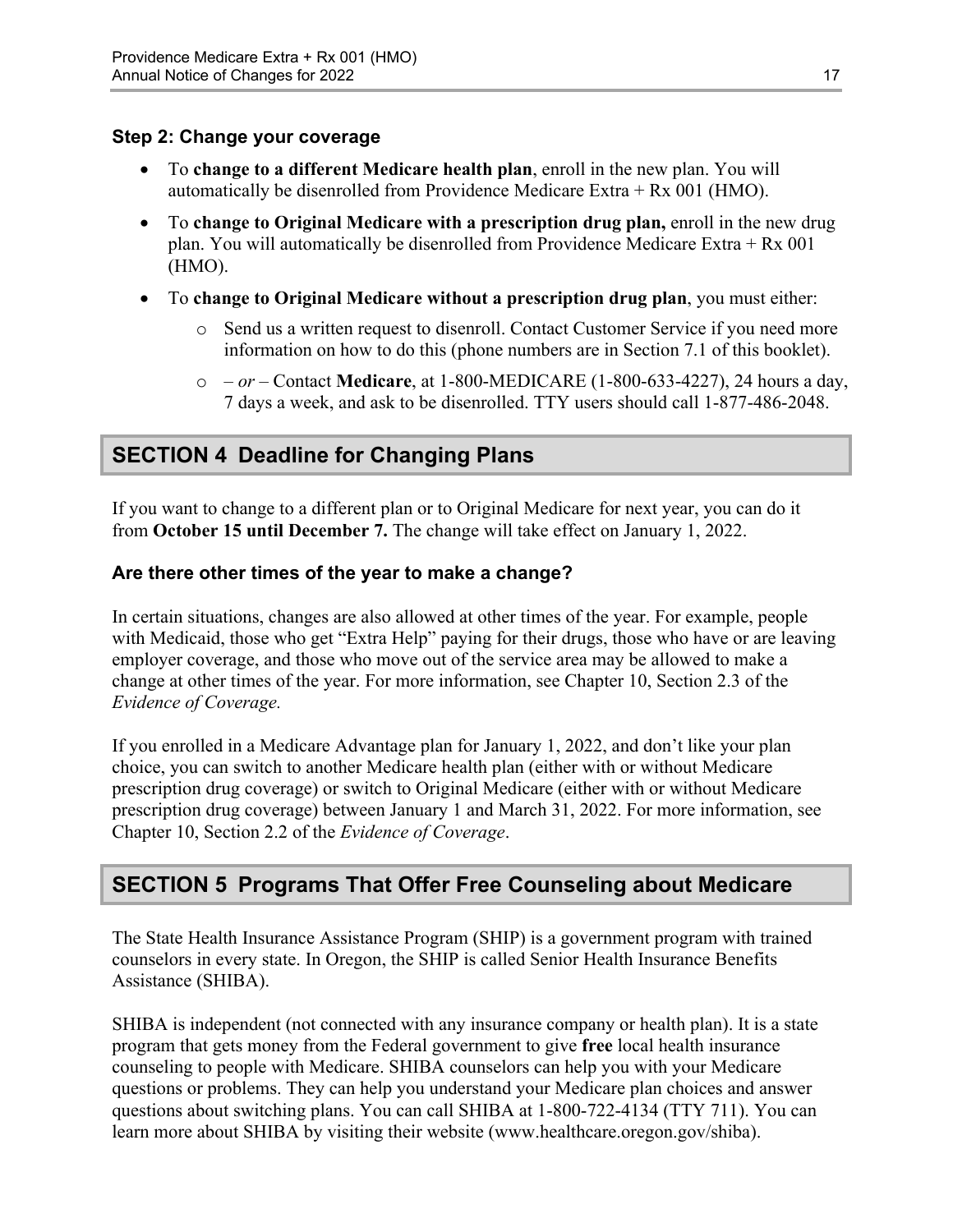### <span id="page-20-0"></span>**SECTION 6 Programs That Help Pay for Prescription Drugs**

You may qualify for help paying for prescription drugs.

- **"Extra Help" from Medicare.** People with limited incomes may qualify for "Extra Help" to pay for their prescription drug costs. If you qualify, Medicare could pay up to 75% or more of your drug costs including monthly prescription drug premiums, annual deductibles, and coinsurance. Additionally, those who qualify will not have a coverage gap or late enrollment penalty. Many people are eligible and don't even know it. To see if you qualify, call:
	- $\circ$  1-800-MEDICARE (1-800-633-4227). TTY users should call 1-877-486-2048, 24 hours a day/7 days a week;
	- $\circ$  The Social Security Office at 1-800-772-1213 between 7 am and 7 pm, Monday through Friday. TTY users should call, 1-800-325-0778 (applications); or
	- o Your State Medicaid Office (applications).
- **Prescription Cost-sharing Assistance for Persons with HIV/AIDS.** The AIDS Drug Assistance Program (ADAP) helps ensure that ADAP-eligible individuals living with HIV/AIDS have access to life-saving HIV medications. Individuals must meet certain criteria, including proof of State residence and HIV status, low income as defined by the State, and uninsured/under-insured status. Medicare Part D prescription drugs that are also covered by ADAP qualify for prescription cost-sharing assistance through CAREAssist. For information on eligibility criteria, covered drugs, or how to enroll in the program, please call CAREAssist at 971-673-0144 or 1-800-805-2313 (TTY 711).

### <span id="page-20-1"></span>**SECTION 7 Questions?**

### <span id="page-20-2"></span>**Section 7.1 – Getting Help from Providence Medicare Extra + Rx 001 (HMO)**

Questions? We're here to help. Please call Customer Service at 503-574-8000 or 1-800-603 2340. (TTY only, call 711). We are available for phone calls 8 a.m. to 8 p.m. (Pacific Time), seven days a week. Calls to these numbers are free.

#### **Read your 2022** *Evidence of Coverage* **(it has details about next year's benefits and costs)**

This *Annual Notice of Changes* gives you a summary of changes in your benefits and costs for 2022. For details, look in the 2022 *Evidence of Coverage* for Providence Medicare Extra + Rx 001 (HMO). The *Evidence of Coverage* is the legal, detailed description of your plan benefits. It explains your rights and the rules you need to follow to get covered services and prescription drugs. A copy of the *Evidence of Coverage* is located on our website at [www.ProvidenceHealthAssurance.com.](http://www.ProvidenceHealthAssurance.com) You may also call Customer Service to ask us to mail you an *Evidence of Coverage*.